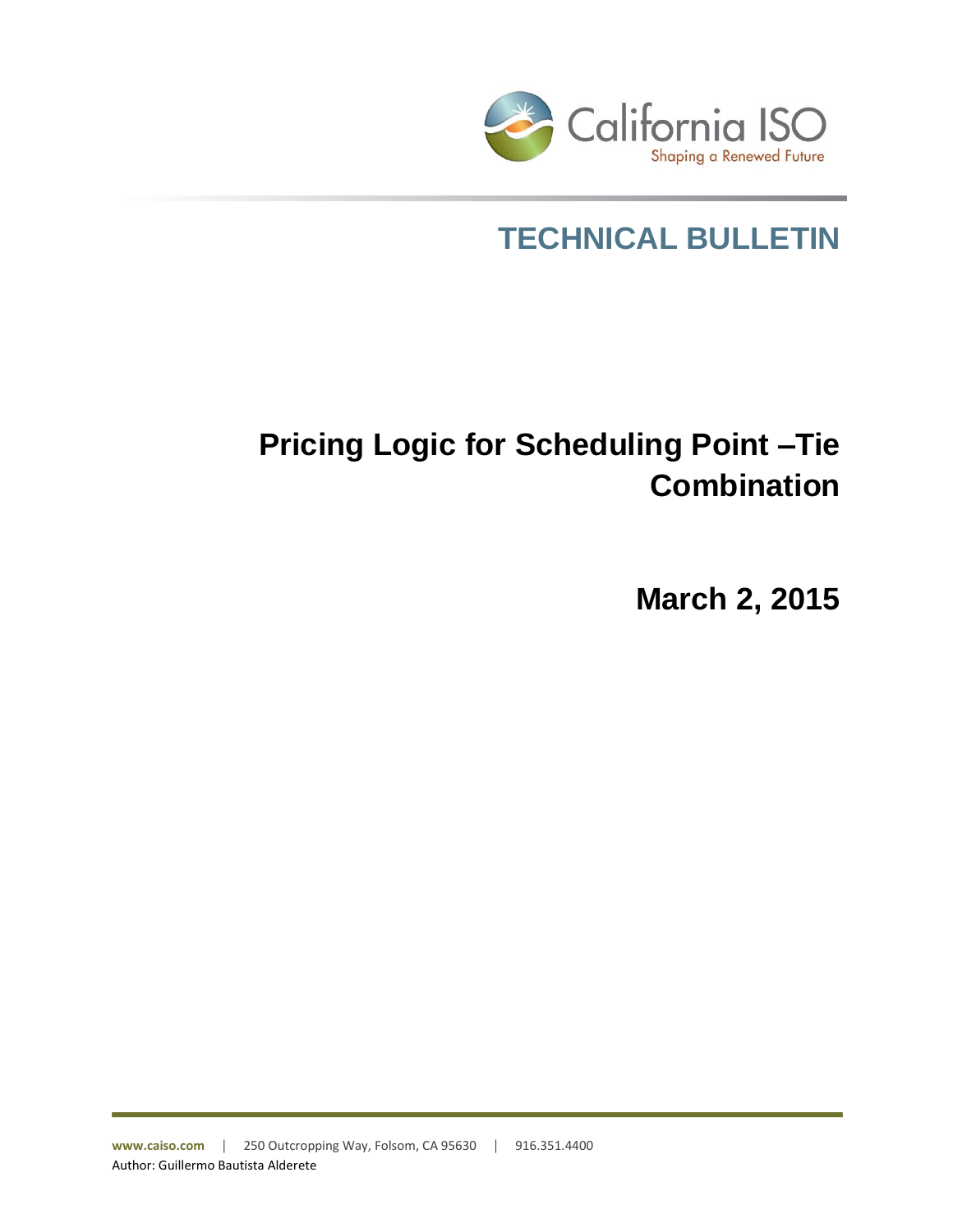

## **Revision History**

| <b>Date</b>   | <b>Version</b> | <b>Description</b>                  | <b>Author</b>                 |
|---------------|----------------|-------------------------------------|-------------------------------|
| March 2, 2015 |                | Description of SP-TIE pricing logic | l Guillermo Bautista Alderete |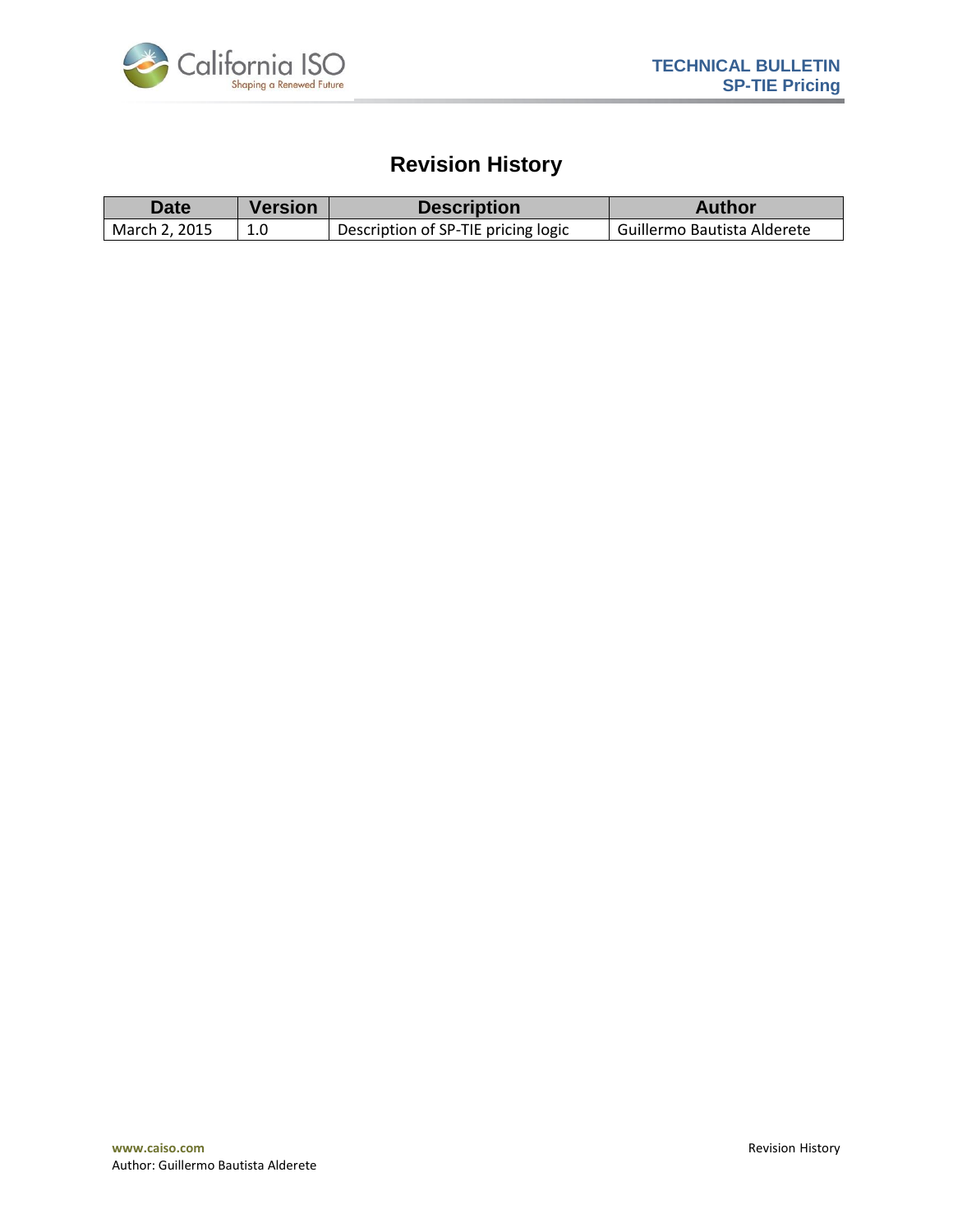

## **Contents**

| ISSUES IMPACTING PRICES AT MALIN, MONA AND CRAG SCHEDULING POINTS 19 |
|----------------------------------------------------------------------|
|                                                                      |
|                                                                      |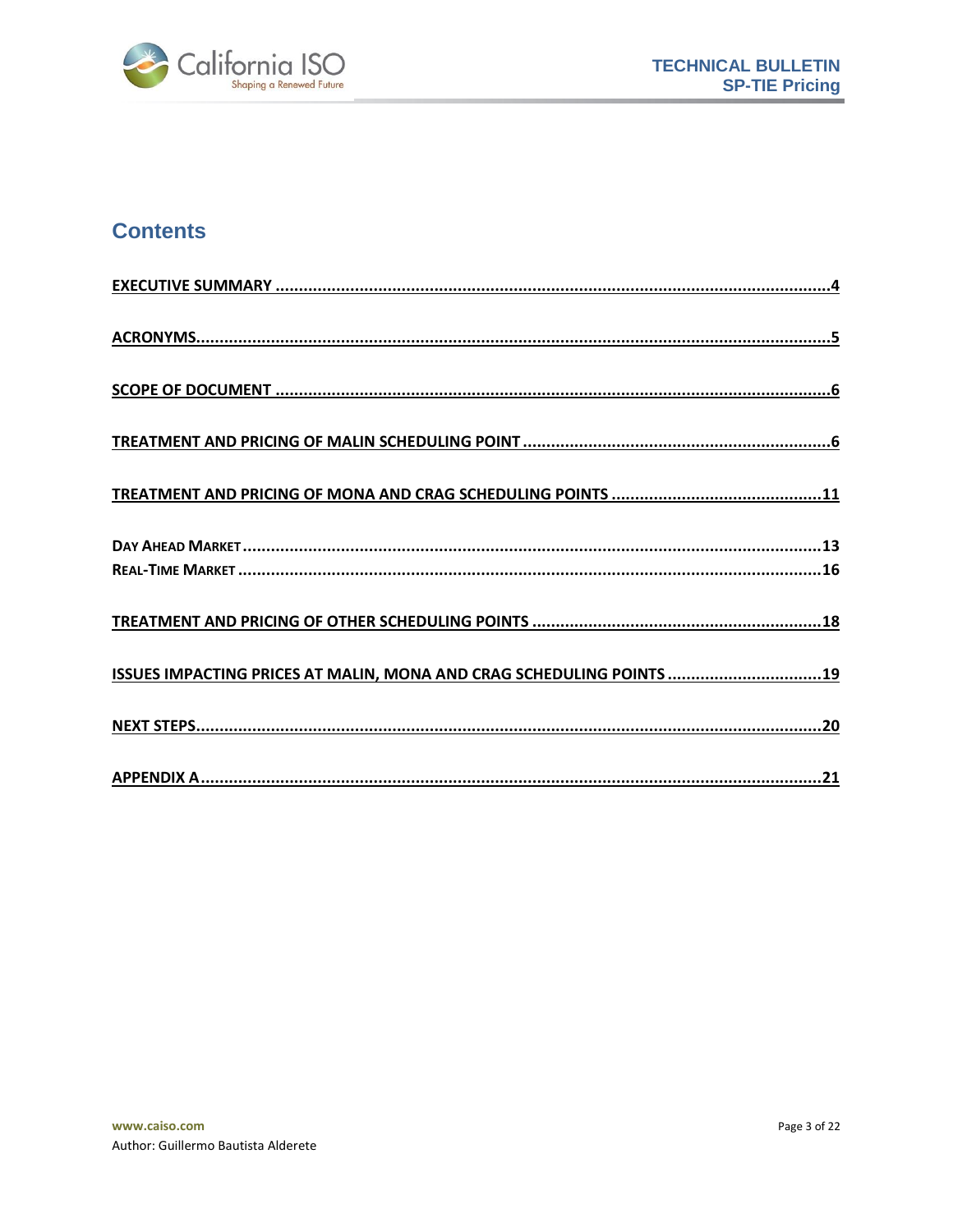

## <span id="page-3-0"></span>**Executive Summary**

The implementation of the Full Network Model Expansion (FNM) on October 15, 2014 increased the accuracy of the transmission grid modeling from neighboring balancing authority areas, and also allowed for better representation of unscheduled flows effects into the CAISO system. In addition, the implementation of the Energy imbalance Market (EIM) on November 1, 2014, further enabled the California ISO to co-optimize resources across the various areas of the EIM. Since the FNM Expansion deployment on October 15, 2014, interchange (import/export) schedules are settled at the relevant locational marginal prices (LMP) of Scheduling Point (SP) – Intertie (TIE) combination. For registered system resources, the SP is the registered PNode/APNode and the TIE is the registered primary intertie. For Intertie Transactions, the SP and the TIE are declared by the scheduling coordinator in the bid and they are included in the corresponding transaction. Due to this data structure change, the LMP for the scheduling point generally may be different than the locational marginal price for the combination of scheduling point-intertie. When the FMM was effective as of October 15, 2014, the Open Access Same-Time Information (OASIS) display for LMPs could not support this new logic. Effectively, the price displayed for the MALIN scheduling point on OASIS did not reflect congestion arising from MALIN500 constraint. From the point of view of CAISO resource pricing, these data structure changes impacted the treatment and posting of three specific locations, namely MALIN (MALIN 5 N101), MONA (MONA 3 N501) and CRAG (CRAGVIEW 1 GN001) scheduling points. For the sake of organizing this report, the description of the MALIN scheduling point is separated from the description of the MONA and CRAG scheduling points given the different interplays impacting each of these scheduling points.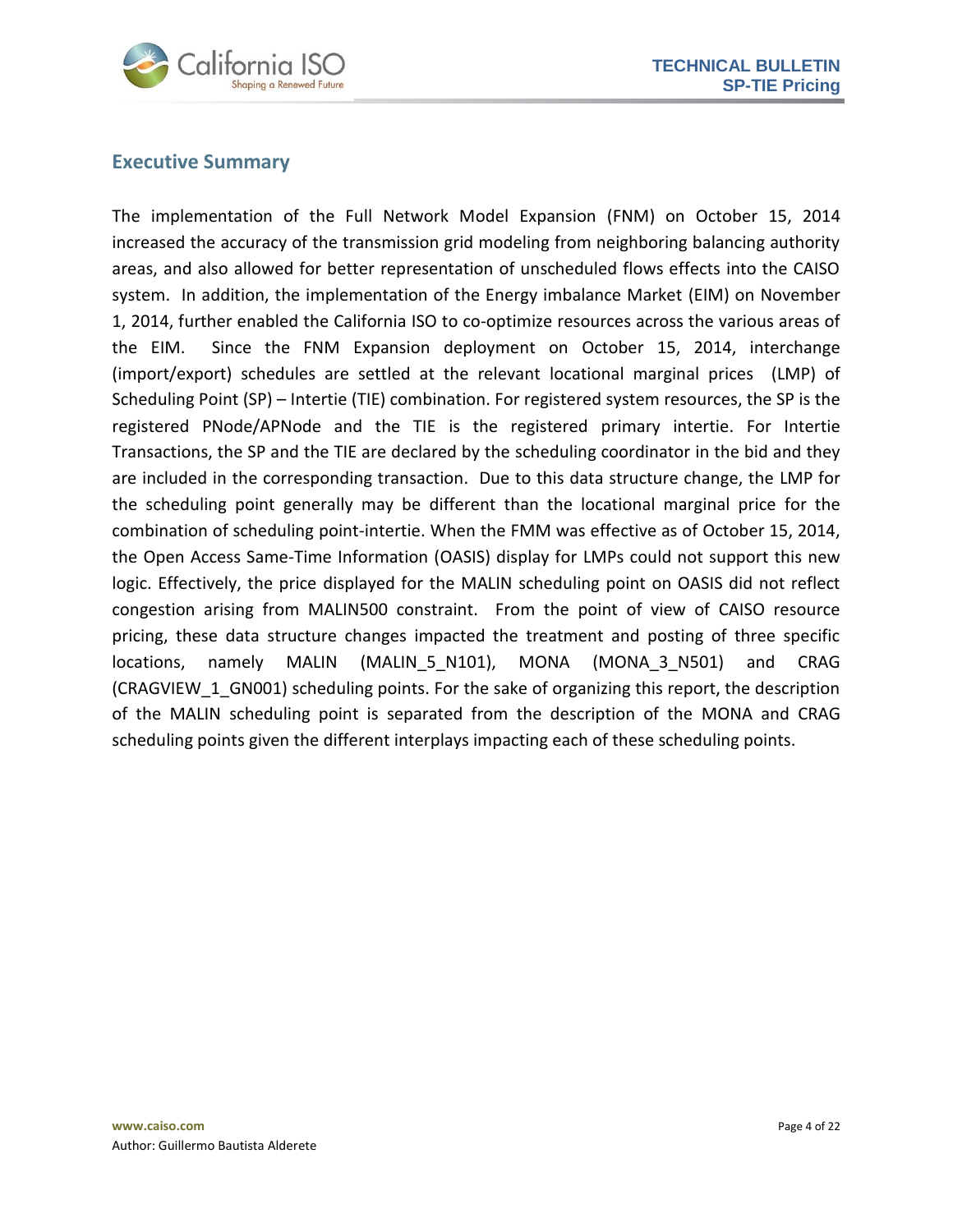

## <span id="page-4-0"></span>**Acronyms**

| <b>Acronym</b>  | <b>Definition</b>                              |
|-----------------|------------------------------------------------|
|                 |                                                |
| <b>CISO</b>     | California area                                |
| <b>CMRI</b>     | Customer market results interface              |
| <b>CRAG</b>     | CRAGVIEW 1 GN001 pricing location              |
| <b>CRR</b>      | Congestion revenue right                       |
| EIM             | Energy imbalance market                        |
| <b>GHG</b>      | Green-House gas                                |
| <b>IFM</b>      | Integrated forward market                      |
| <b>ISL</b>      | Interchange scheduling limit                   |
| <b>LMP</b>      | Locational marginal price                      |
| LPF             | Loss penalty factor                            |
| <b>MCC</b>      | Marginal congestion component                  |
| <b>MLC</b>      | Marginal loss component                        |
| <b>MONA</b>     | MONA 3 N501 pricing location                   |
| <b>OASIS</b>    | Open Access Same-Time Information System       |
| PAC, PACE, PACW | PacificCorp, Pacific East or Pacific West area |
| <b>RTM</b>      | Real-time market                               |
| <b>SMEC</b>     | System marginal energy component               |
| <b>SP</b>       | Scheduling point                               |
| SP-TIE          | Scheduling point, intertie combination         |
| TIE             | Intertie                                       |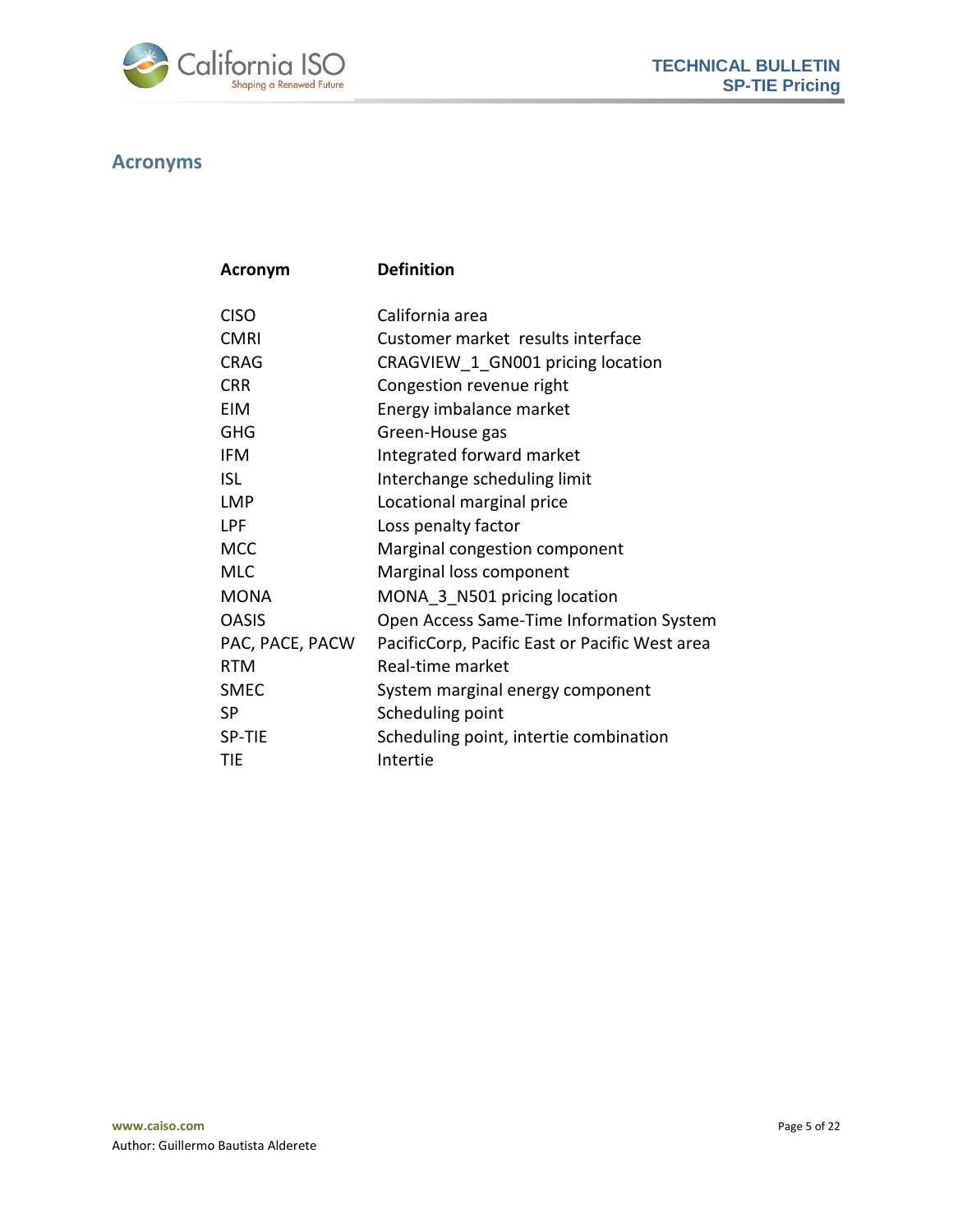

## <span id="page-5-0"></span>**Scope of Document**

This document explains the expected pricing logic for CAISO's transactions at scheduling points and the pricing display in OASIS to support it. Specifically, this technical bulletin explains the pricing logic and displays applicable to the MALIN (MALIN\_5\_N101), MONA (MONA\_3\_N501) and CRAG (CRAGVIEW 1 GN001) scheduling points. It also elaborates on some of the issues the ISO has identified that has deviated from the intended publishing and processing of such prices. This first version of the technical bulletin does not elaborates on the impact assessment for the issues that the ISO has identified. The ISO intends to publish a subsequent market issues technical bulletin at a subsequent date to include an impact assessment and next steps.

## <span id="page-5-1"></span>**Treatment and Pricing of MALIN Scheduling Point**

The MALIN500 intertie scheduling limit (ISL) is a constraint introduced with the implementation of the full network model on October 15, 2014. The associated scheduling point is MALIN\_5\_N101. This constraint replaced the PACI ITC constraint. Since the FNM Expansion deployment on October 15, 2014, interchange (import/export) schedules are settled at the relevant Scheduling Point (SP) – Intertie (TIE) combination. For registered System Resources, the SP is the registered PNode/APNode and the TIE is the registered primary intertie. For Intertie Transactions, the SP and the TIE are declared by the scheduling coordinator in the bid and they are included in the corresponding transaction. Due to this data structure change, the locational marginal price for the scheduling point generally may be different than the LMP for the combination of scheduling point-intertie combination. When the FMM was effective as of October 15, 2014, the OASIS display for LMPs could not support this new scheduling pointintertie logic. Effectively, the price displayed for the MALIN scheduling point on OASIS did not reflect congestion arising from MALIN500 constraint.

In early November, the ISO communicated this data SP-TIE data structure change and its implications on the prices displayed on  $OASIS$ ;<sup>1</sup> this communication to the market was done through the market update calls, including the call on November 13, 2014, and in the market performance and planning forums. The CAISO informed participants in these forums, that prices

 $\overline{a}$ 

 $<sup>1</sup>$  The minutes of the market update calls are available at</sup>

**www.caiso.com** Page 6 of 22 <http://www.caiso.com/Pages/documentsbygroup.aspx?GroupID=0F3C7EDB-0EA6-4D07-A116-D302B418FFB0>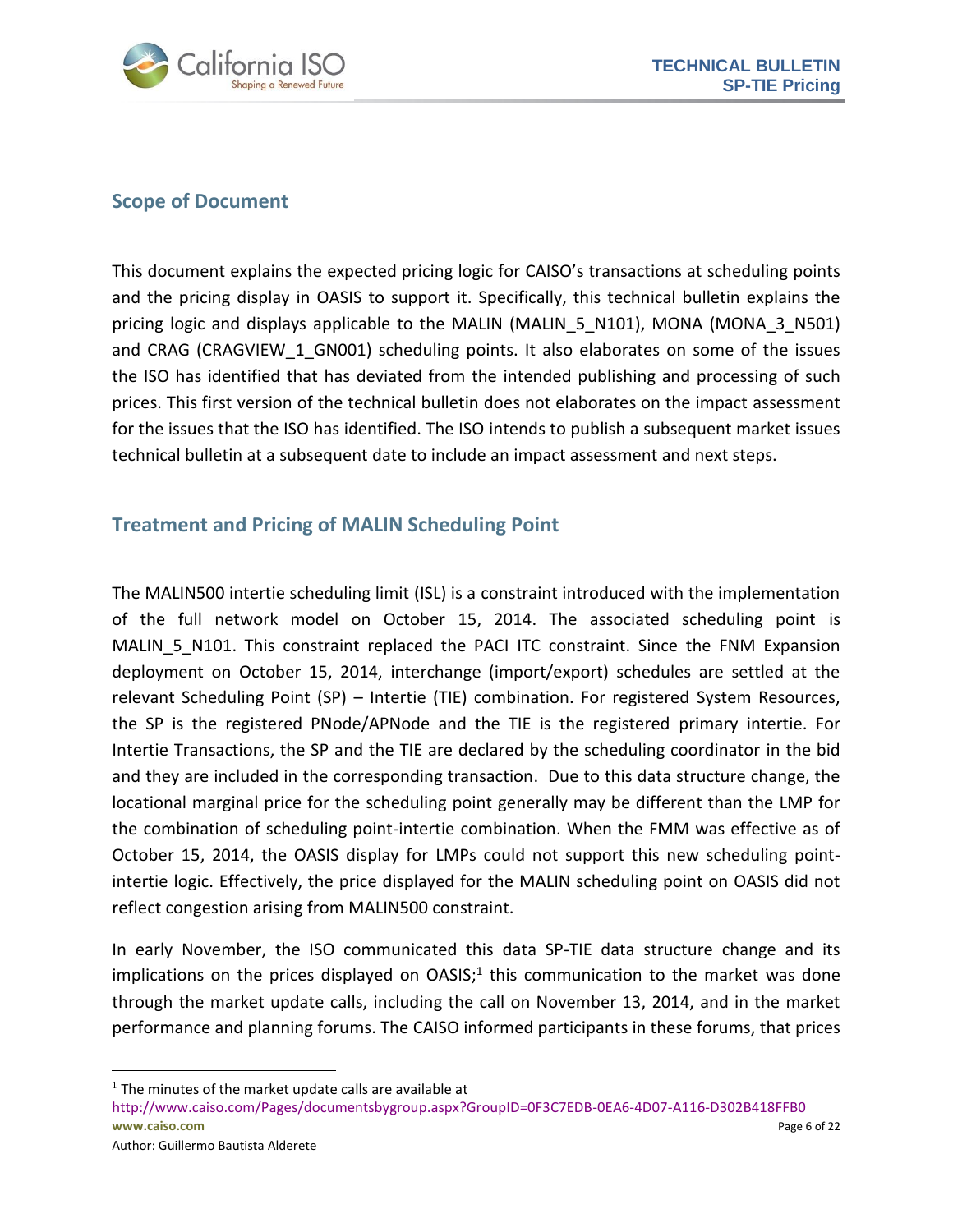

displayed in CMRI provided the more granular transaction based pricing. The CAISO explained that while the OASIS pricing display was more limited, it believed at the time that the prices as displayed were correct, and explained that the price at the MALIN scheduling point did not reflect the congestion arising from the MALIN500 ISL constraint. The CAISO also responded to comments at FERC regarding the OASIS displays and explained that while it did not believe the prices on OASIS were incorrect, it believed the display of the prices on the OASIS was, in fact, limited. The CAISO committed to enhance the display going forward, and also back fill the OASIS display going back to November 1.<sup>2</sup>

There have been several inquiries and concerns about what prices are displayed on OASIS and CMRI, and used for settlements of energy (intertie resources) and congestion revenue rights (CRRs). In order to mitigate for the limitation of the existing LMP display on OASIS, the ISO created a new OASIS display to show LMPs for specific SP-TIE combinations. On December 23, 2014, the ISO posted a market notice with the technical specifications of these new SP-TIE prices and the new display was deployed the afternoon of January 8, 2015.<sup>3</sup>

Consider the following description to illustrate the expected pricing of the MALIN scheduling point. For this purpose, consider the following nomenclature and definitions:

- If the MALIN500 ISL constraint is binding then it will be at a shadow price denoted by  $\mu$ .
- Consider a generic marginal congestion component (MCC) from any transmission constraint (flowgate, transmission corridor, nomogram) for which the MALIN scheduling point has a shift factor; the MALIN scheduling point in particular does not have an effectiveness with respect to any other CISO interties, so this congestion will be representative of only internal transmission constraints and be denoted with the symbol  $MCC_{flow}$ .
- The marginal congestion component from any other intertie (but MALIN500) will be represented generically with  $MCC_{ITC}$ . Again, the MALIN scheduling point in particular does not have any effectiveness over other interties.
- The system energy marginal component, the marginal loss component and the greenhouse gas emission component are defined with the symbols SMEC, MLC and GHG, respectively. For the day-ahead market and for the MALIN scheduling point, the
- $\overline{\phantom{a}}$ 2 *See* California ISO Answer filed on November 19, 2014 in FERC Docket No. ER15-402, [http://www.caiso.com/Documents/Nov19\\_2014\\_AnswetoComments\\_EIMWaiverRequest\\_ER15-402.pdf](http://www.caiso.com/Documents/Nov19_2014_AnswetoComments_EIMWaiverRequest_ER15-402.pdf)
- **www.caiso.com** Page 7 of 22 <sup>3</sup> The market notice is available at <http://www.caiso.com/Documents/January2015OASISApplicationReleaseVersion661TechnicalSpecifications.htm>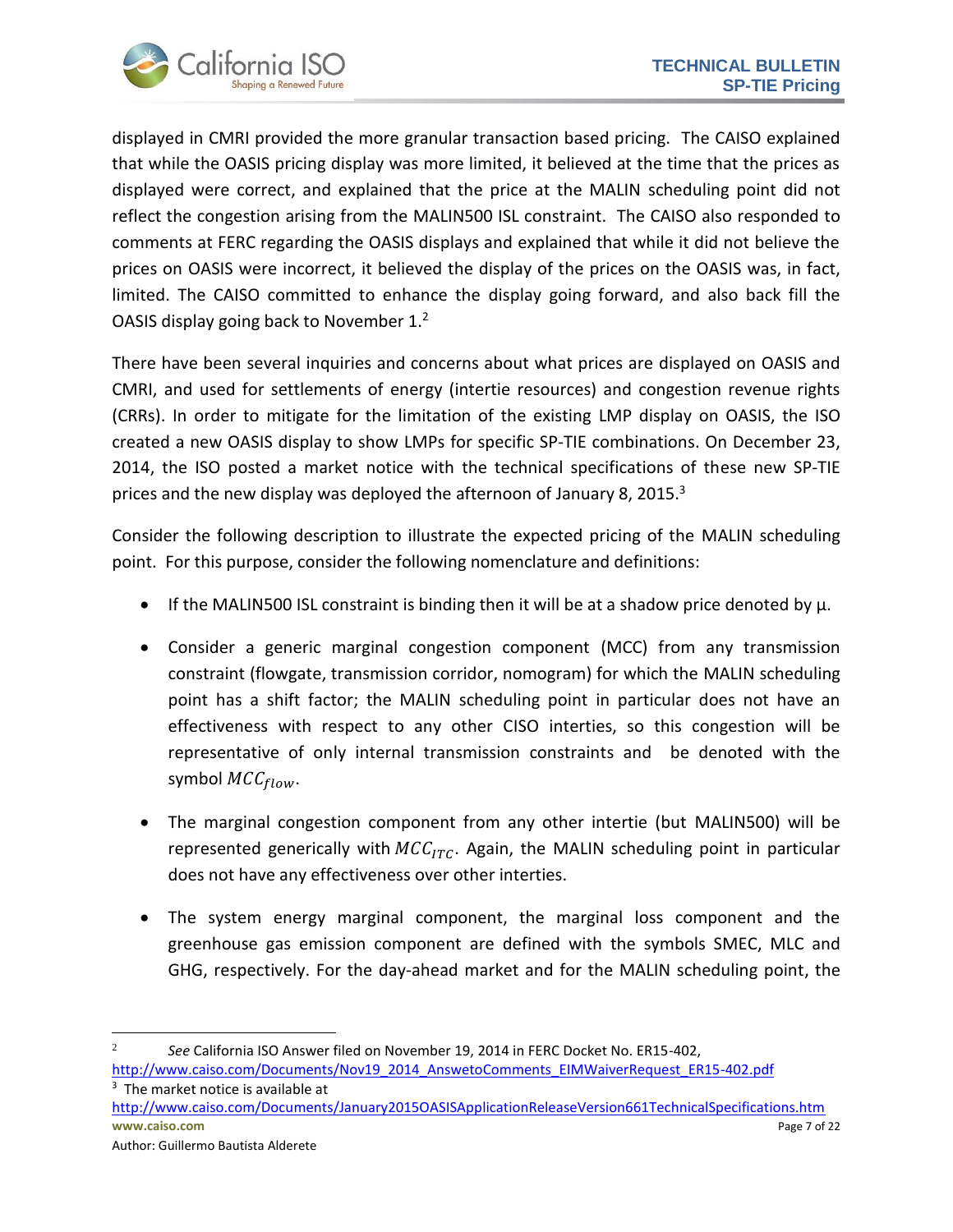

GHG concept and component do not apply. This term will not be present in any prices of MALIN for the day-ahead market.

 Finally, if any EIM transfer constraints are binding, their shadow prices of such constraints will be generically denoted with $\varphi$ , and it can stand for PAC West, PAC East or PAC EIM transfers or any combination. They are not binding in the day-ahead market.

Using the nomenclature described above, the pricing logic applicable to the MALIN scheduling point (MALIN 5 N101) in both the day-ahead and real-time markets is as follows:

The MCC price shown in the OASIS locational marginal price view is

$$
MCC = MCC_{flow}
$$

The LMP shown in the OASIS locational marginal price view is composed as follows:

$$
LMP = SMEC + MLC + MCC_{flow}
$$

The MCC price shown in the new OASIS SP-TIE view is:

$$
MCC = (MCC_{flow} + \mu)
$$

The LMP shown in the new OASIS SP-TIE view is

$$
LMP = SMEC + MLC + (MCC_{flow} + \mu)
$$

• The MCC displayed in the CMRI Import-Export commodity prices view is:

$$
MCC = (MCC_{flow} + \mu)
$$

• The LMP displayed in the CMRI Import-Export commodity prices view is:

$$
LMP = SMEC + MLC + (MCC_{flow} + \mu)
$$

 Import/Exports associated with transactions for the CA BAA at the MALIN scheduling point will be settled at the following LMP

$$
LMP = SMEC + MLC + (MCC_{flow} + \mu)
$$

 Congestion and congestion revenue rights from or to the MALIN scheduling point will be settled at the following marginal congestion component.

$$
MCC = (MCC_{flow} + \mu)
$$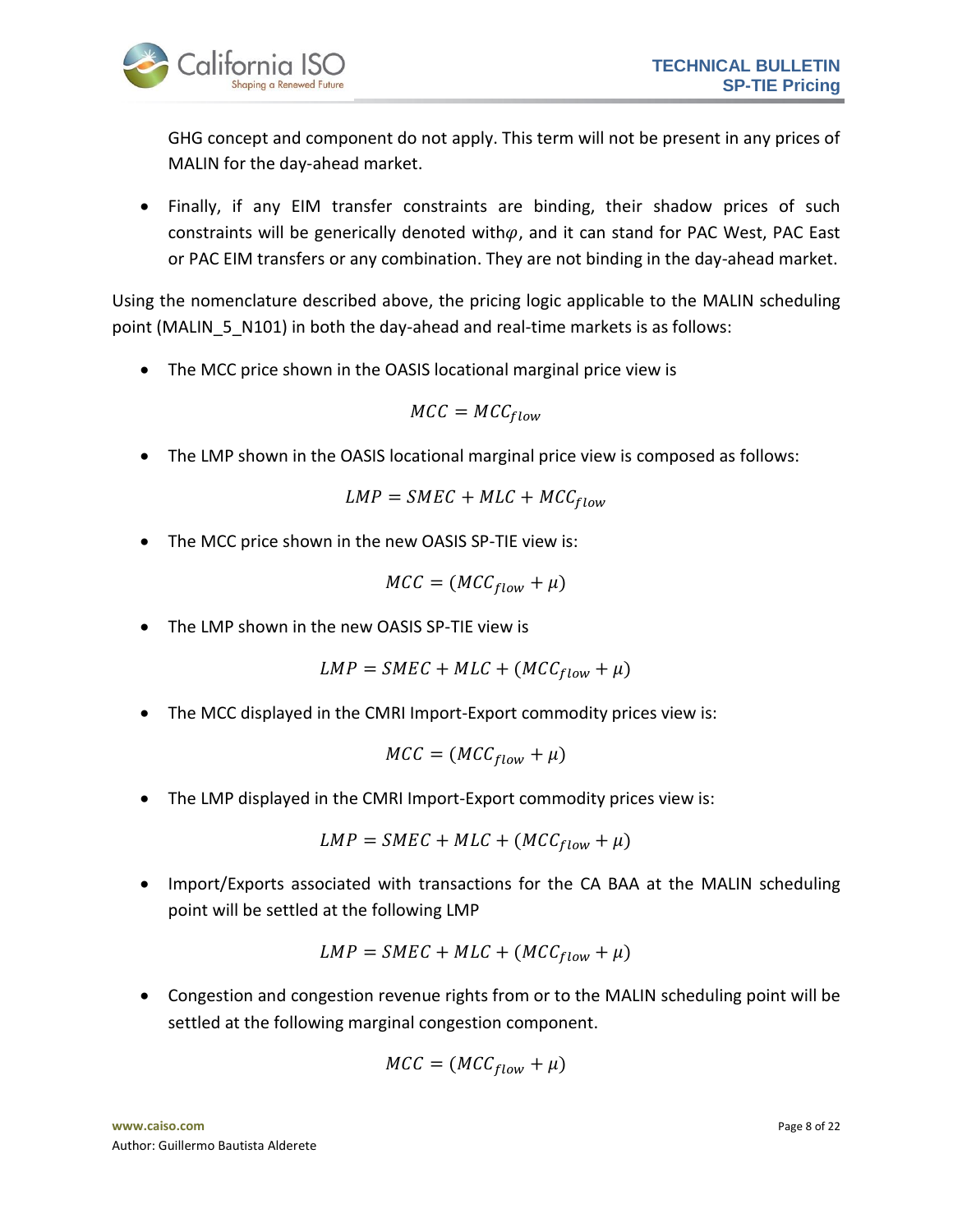

 MALIN SP is not subject to losses adjustments therefore the MLC price remains unchanged.

Below is an illustration of these pricing definitions in actual displays for the IFM market for February 13, 2015 HE18. The ISO has reviewed this day and interval and verified that it was available and consistent with these definitions when reviewed on February 26, 2015.

The shadow price for MALIN500 posted on OASIS is

| <b>Intertie Constraint Shadow Prices</b><br>≂ ≮ |                        |                 |                                     |                  |             |             |             |                                                        |             |  |
|-------------------------------------------------|------------------------|-----------------|-------------------------------------|------------------|-------------|-------------|-------------|--------------------------------------------------------|-------------|--|
| <b>Market</b>                                   | Opr Date $\frac{2}{3}$ | Opr<br>Interval | <b>Transmission</b><br>Interface ID | <b>Direction</b> | <b>HE16</b> | <b>HE17</b> | <b>HE18</b> | <b>HE19</b>                                            | <b>HE20</b> |  |
| <b>DAM</b>                                      | 02/13/2015             | I٥              | <b>IIPPUTAH ITC</b>                 | <b>Import</b>    |             |             |             | $-0.90817$ $-4.74470$ $-4.88310$ $-9.98156$ $-3.77192$ |             |  |
| <b>DAM</b>                                      | 02/13/2015             |                 | MALIN500                            | Import           |             |             |             | -5.10697 -9.35138 -2.31692 -13.66913 -9.73157          |             |  |
| Report Generated: 02/26/2015 16:26:43           |                        |                 |                                     |                  |             |             |             |                                                        |             |  |

The LMP as displayed in the old locational marginal price view in OASIS is

## **Locational Marginal Prices (LMP)**

| $\infty$      |                                               |                                     |                                                         |             |             |                                                    |             |             |
|---------------|-----------------------------------------------|-------------------------------------|---------------------------------------------------------|-------------|-------------|----------------------------------------------------|-------------|-------------|
| <b>Market</b> | Opr Date $\sqrt{2}$                           | <b>Node</b>                         | <b>LMP Type</b>                                         | <b>HE16</b> | <b>HE17</b> | <b>HE18</b>                                        | <b>HE19</b> | <b>HE20</b> |
| <b>DAM</b>    | 02/13/2015                                    | MALIN <sub>5</sub> N <sub>101</sub> | <b>LMP</b>                                              |             |             | 31.10697 35.35138 40.81692 48.66913 39.62157       |             |             |
| <b>DAM</b>    | 02/13/2015                                    | <b>MALIN 5 N101</b>                 | Congestion -1.17095 -0.71836 -0.68729 -0.56627 -0.55958 |             |             |                                                    |             |             |
| <b>DAM</b>    | 02/13/2015                                    | <b>MALIN 5 N101</b>                 | Energy                                                  |             |             | 35.03899 39.10423 45.09367 53.58664 43.57098       |             |             |
| <b>DAM</b>    | 02/13/2015                                    | <b>MALIN 5 N101</b>                 | Loss                                                    |             |             | $-2.76107 - 3.03449 - 3.58946 - 4.35124 - 3.38982$ |             |             |
|               | <b>Ronard Concentral: 03/36/3015 16:17:35</b> |                                     |                                                         |             |             |                                                    |             |             |

Report Generated: 02/26/2015 16:17:35

The new SP-TIE view on OASIS shows

#### Scheduling Point/Tie Combination Locational Marginal Prices (LMP)

| Market $\overline{1}$ | Opr Date $\sqrt{2}$        | <b>Node</b>         | Tie             | <b>LMP</b><br><b>Type</b>                                  | <b>HE16</b> | <b>HE17</b> | <b>HE18</b> | HE <sub>19</sub> | <b>HE20</b>                                  |
|-----------------------|----------------------------|---------------------|-----------------|------------------------------------------------------------|-------------|-------------|-------------|------------------|----------------------------------------------|
| <b>DAM</b>            | 02/13/2015                 | <b>MALIN 5 N101</b> | <b>MALIN500</b> |                                                            |             |             |             |                  | 26.00000 26.00000 38.50000 35.00000 29.89000 |
| <b>DAM</b>            | 02/13/2015                 | <b>MALIN 5 N101</b> | MALIN500        | Congestion -6.27792 -10.06974 -3.00421 -14.23541 -10.29116 |             |             |             |                  |                                              |
|                       | __________________________ |                     |                 |                                                            |             |             |             |                  |                                              |

Report Generated: 02/26/2015 16:30:55

CMRI view for resources using the MALIN scheduling point show the following prices:

## Day-Ahead Import-Export Commodity Prices

| Trade<br><b>HE18</b><br><b>HE20</b><br><b>Price</b><br><b>HE19</b><br><b>HE16</b><br><b>HE17</b><br><b>Schedule</b><br>SC ID<br>Resource -<br><b>Direction</b><br><b>Date</b><br>Point<br>[5]<br>[5]<br>[5]<br>[5]<br>[5]<br><b>Type</b><br>38.50<br>26.00<br>35.00<br>02/13/2015<br>LMP<br>26.00<br>MALIN500<br><b>Import</b> | ಣ<br>உ     |  |          |        |            |         |          |         |          |          |
|--------------------------------------------------------------------------------------------------------------------------------------------------------------------------------------------------------------------------------------------------------------------------------------------------------------------------------|------------|--|----------|--------|------------|---------|----------|---------|----------|----------|
|                                                                                                                                                                                                                                                                                                                                |            |  |          |        |            |         |          |         |          |          |
|                                                                                                                                                                                                                                                                                                                                |            |  |          |        |            |         |          |         |          | 29.89    |
|                                                                                                                                                                                                                                                                                                                                | 02/13/2015 |  | MALIN500 | Import | Congestion | $-6.28$ | $-10.07$ | $-3.00$ | $-14.24$ | $-10.29$ |
| 02/13/2015<br>39.10<br>45.09<br>53.59<br>MALIN500<br>35.04<br>Energy<br>Import                                                                                                                                                                                                                                                 |            |  |          |        |            |         |          |         |          | 43.57    |
| 02/13/2015<br>MALIN500<br>$-3.59$<br>$-4.35$<br>$-3.03$<br>$-2.76$<br>Import<br>Loss                                                                                                                                                                                                                                           |            |  |          |        |            |         |          |         |          | $-3.39$  |

Report Generated: 02/26/2015 16:38:08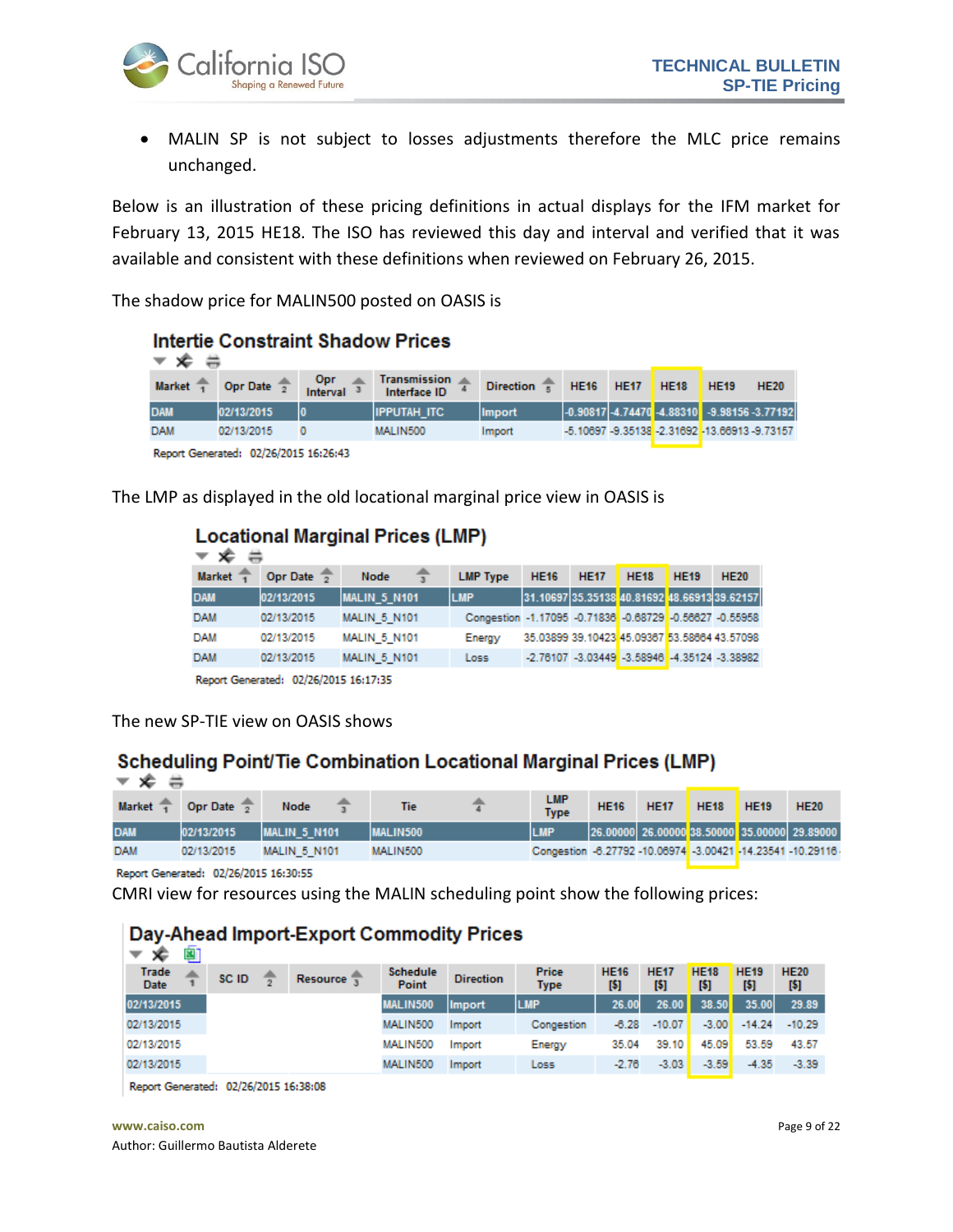

There are a few points to consider when cross checking these displays:

- 1. The prices shown in CMRI match the prices available in the new SP-TIE OASIS display, these displays reflect the prices intended to use for settlements of resources scheduled at the MALIN scheduling point.
- 2. The marginal congestion component of -\$0.687 displayed in the locational marginal price view of OASIS accounts for any internal congestion associated with the MALIN scheduling point, but it does not include the congestion from the MALIN500 ISL.
- 3. By comparing the displays from OASIS, one can verify that the difference in the LMPs between OASIS displays (\$38.5-\$40.81=-\$2.31) equals the difference in the of MCCs between OASIS displays (-\$3.004+6.687=-\$2.31), and such difference amounts to the shadow price of the MALIN500 ISL constraint of -\$2.31.
- 4. By the previous point, the difference between the locational marginal price view and the new SP-TIE view is only the inclusion of the MALIN500 ISL shadow price. When this ISL constraint is not binding, the LMPs and MCCs in both displays are expected to be the same.
- 5. Effectively, only the data in the new SP-TIE view is necessary to see what prices are used for settlements of resources scheduled at the MALIN scheduling point. With the introduction of the new SP-TIE OASIS display, the participant does not need to compare or calculate congestion between the LMP and SP-TIE views of OASIS to derive the financially binding prices.
- 6. For congestion revenue rights, the expectation is that CRRs defined at the MALIN scheduling point will be settled at the same congestion prices used to settle CISO tie resources. For the illustration described above, any CRR defined with the MALIN scheduling point, the source or sink for a CRR should be settled at a marginal congestion component of -\$3.004, which accounts for both internal CAISO congestion of -\$0.687 and congestion from the MALIN500 ISL constraint of -\$2.317.
- 7. The logic just described and illustrated with a day-ahead case applies the same way to the real-time market.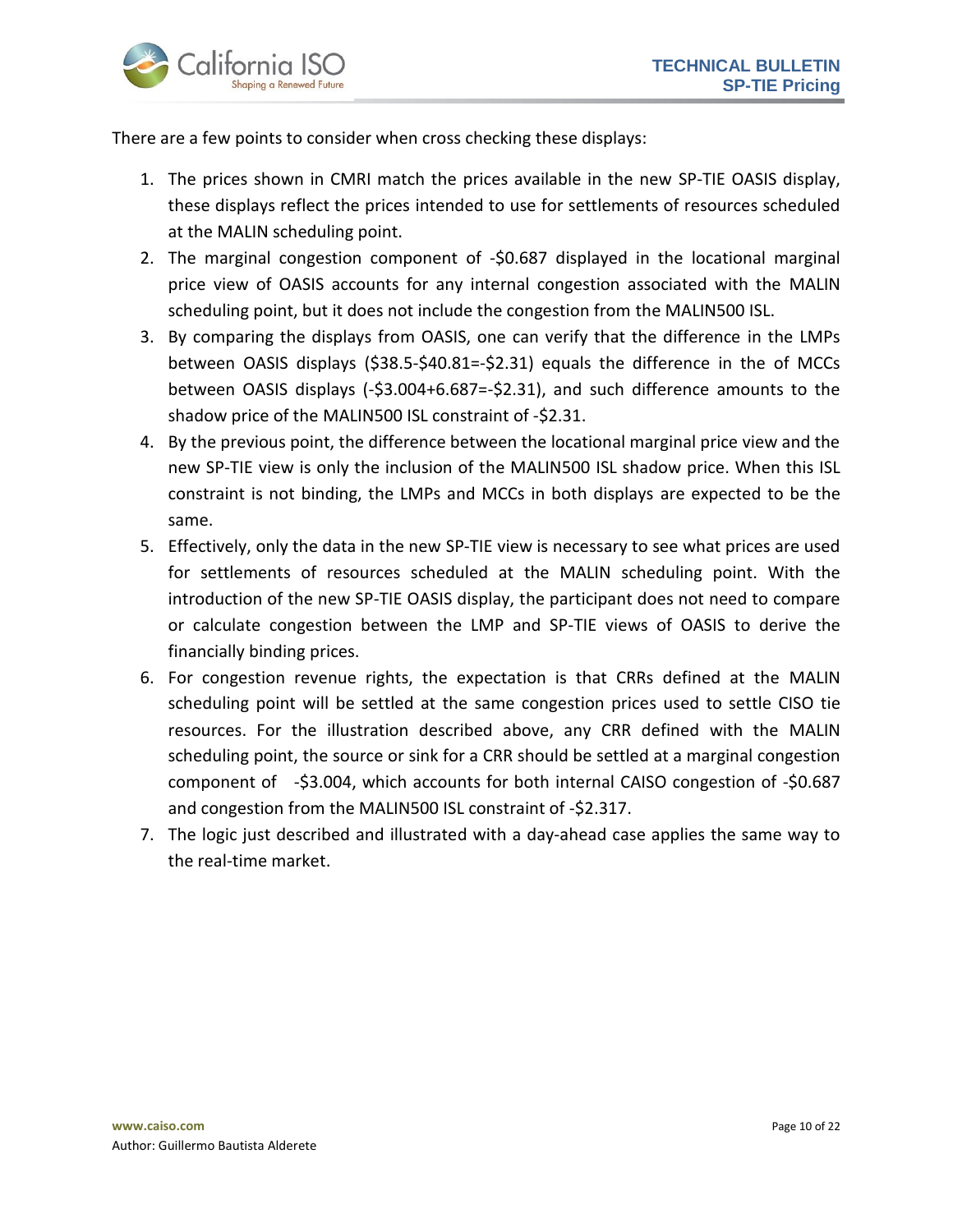

## <span id="page-10-0"></span>**Treatment and Pricing of MONA and CRAG Scheduling Points**

For the CRAG and MONA scheduling points, the CAISO had to account for the fact that schedules can be submitted at the locations for purposes of CAISO only transactions or Energy Imbalance Market only transactions. The CRAG location is the scheduling point for the Cascade intertie; the MONA location serves as a scheduling point for various southern interties, such as IPPUTAH and Adelanto interties. Prior to the implementation of the full network model, these two scheduling points were modeled with the standard radial link and were considered part of the CAISO balancing authority area. With the implementation of the full network model expansion, this definition changed and with the implementation of the Energy Imbalance Market the prices at these locations changed notably as the CAISO began accounting for Energy Imbalance Market related congestion.

CRAG and MONA scheduling points are physically located within the PacifiCorp Balancing Authority Areas (BAA) instead of the CAISO BAA. MONA is located inside PAC East, and CRAG is located inside PAC West. However, these locations continue to serve as scheduling points for imports and exports transacted with the CAISO balancing authority area. This situation requires specific treatment for balancing and pricing calculations and leads to a special prices posted on OASIS. The pricing at these locations is based on the concept of mirror resources to implement the special treatment of CAISO scheduling points CRAG/MONA interchanges into the balance and price calculations of CAISO and PAC East/PAC West balancing authority areas.



Figure 1: Illustration of MONA Pricing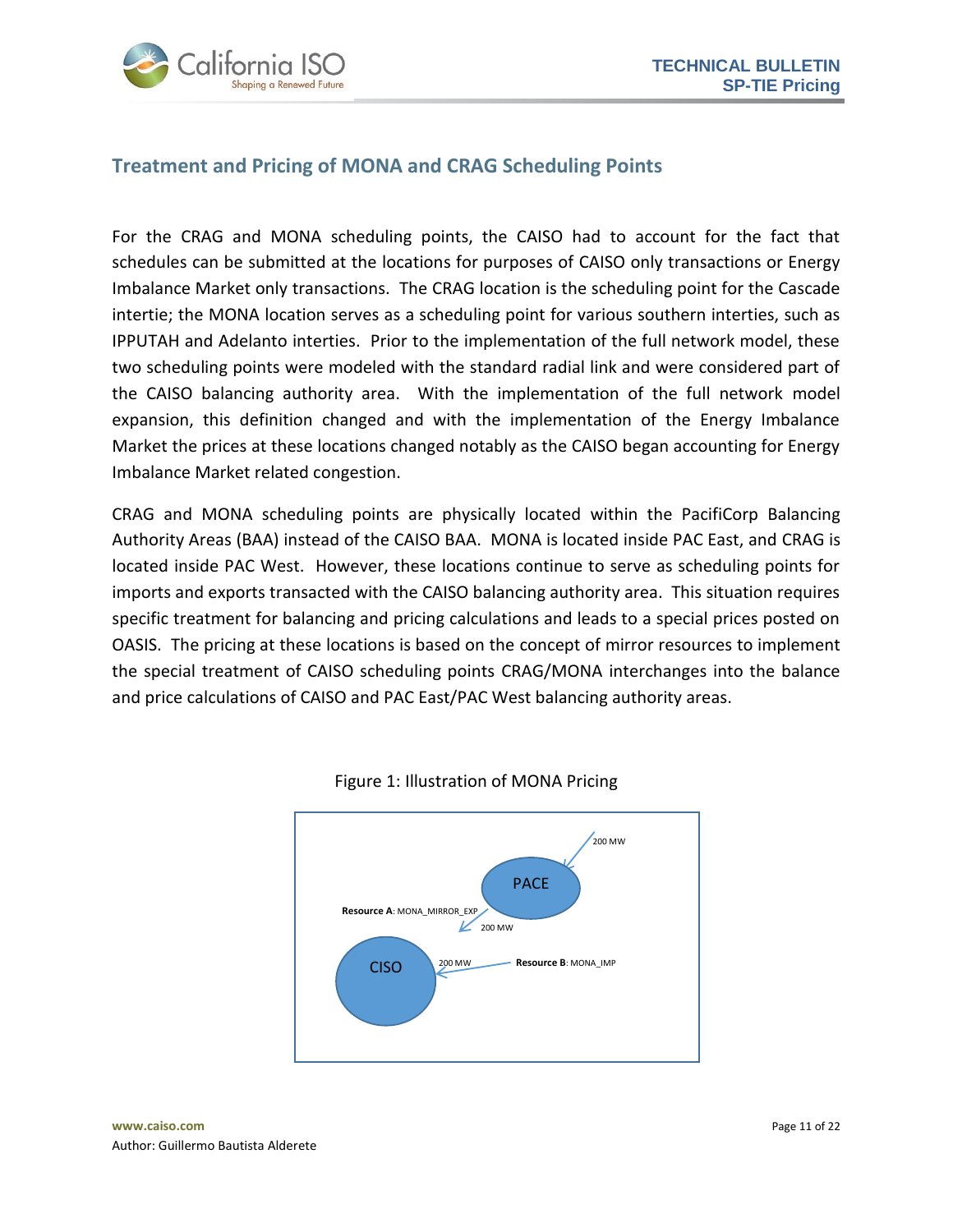

Figure 1 illustrates how an import at MONA scheduling point is mirrored by an export from the PACE balancing authority area with equal megawatt value. The reason for this mirroring is to allow the accounting for the import and associated offsetting export for each BAA separately while the supporting resource(s) for the transaction is modeled at the physical location within PACE BAA or as a separate import to PACE BAA from another balancing authority area.

The CAISO detected that the pricing at CRAG and MONA over the first few days of implementation were subject to a software defect that resulted in the pricing to include some of the LMP components pertaining to the mirror resource. The ISO fixed this issue on November 5, 2014.

The description and example below illustrate the expected pricing of the MONA scheduling point and uses the following nomenclature:

- If the MALIN500 ISL is binding then it will be at a shadow price denoted with  $\mu$ .
- Consider a generic marginal congestion component from any transmission constraints (flowgate, transmission corridor, nomogram) within the CA BAA for which the MONA scheduling point has a shift factor, so this congestion will be representative of only internal CA BAA transmission constraint and be denoted with the symbol  $MCC_{flow}$ .
- The marginal congestion component from any CA BAA intertie (but MALIN500) will be represented generically with  $MCC_{ITC}$ . For instance, congestion on the IPPUTAH ITC which is associated with the MONA scheduling point or Cascade ITC that is associated with the CRAG scheduling point would be captured in this term.
- The system energy marginal component, the marginal loss component and the greenhouse gas emission component are defined denoted with SMEC, MLC and GHG, respectively.
- Finally, if any EIM transfer constraints are binding, the shadow prices of such constraints will be generically denoted with  $\varphi$ , and it can stand for PAC West, PAC East or PAC EIM transfers or any combination of them.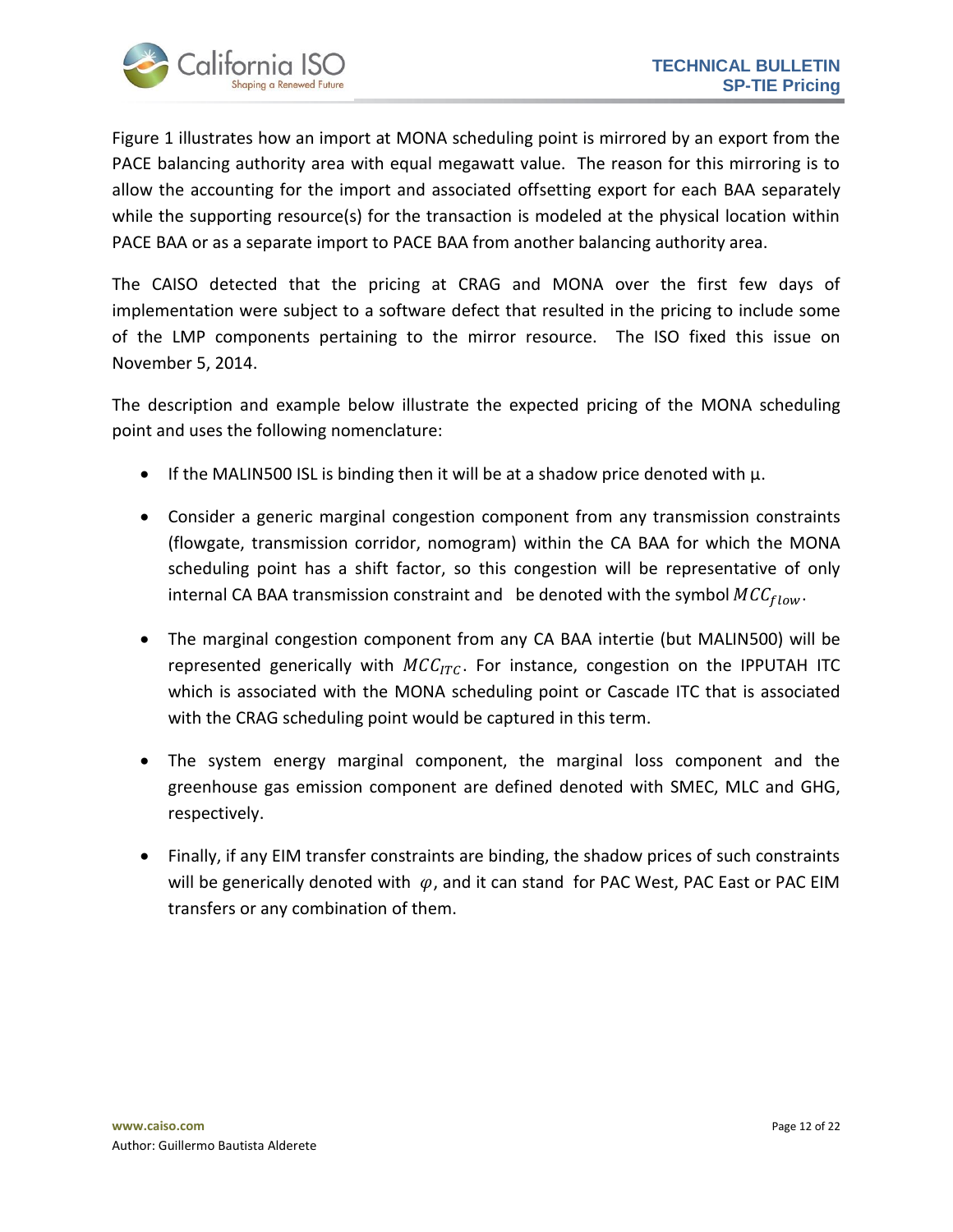

## <span id="page-12-0"></span>**Day Ahead Market**

The pricing logic applicable to the MONA and CRAG scheduling points (MONA 3 N501 and CRAGVIEW\_1\_N101) in the day-ahead market is described in this section. Since the logic is the same for these two scheduling points, the description will referred only to MONA scheduling point.

• The MCC price shown in the locational marginal price view is

$$
MCC = MCC_{flow} + MCC_{ITC}
$$

The LMP shown in the OASIS locational marginal price view is composed as follows:

$$
LMP = SMEC + MLC + (MCC_{flow} + MCC_{ITC})
$$

• The MCC price shown in the new OASIS SP-TIE view is

$$
MCC = (MCC_{flow} + MCC_{ITC})
$$

The LMP shown in the new OASIS SP-TIE view is

$$
LMP = SMEC + MLC + (MCC_{flow} + MCC_{ITC})
$$

• The MCC displayed in the CMRI Import-Export commodity prices view is

$$
MCC = (MCC_{flow} + MCC_{ITC})
$$

The LMP displayed in the CMRI Import-Export commodity prices view is

$$
LMP = SMEC + \widetilde{MLC} + (MCC_{flow} + MCC_{ITC})
$$

 Import/Exports associated with transactions for CA BAA at the MONA or CRAG scheduling points will be settled at the following LMP

$$
LMP = SMEC + \widetilde{MLC} + (MCC_{flow} + MCC_{ITC})
$$

The MONA scheduling point is subject to the marginal loss adjustment and, therefore, the marginal loss component will be different (denoted with  $\widetilde{MLC}$ ) in CMRI view as well as in the import/export settlements with respect to the value provided in the LMP pnode OASIS display. This adjustment is made after the fact through an internal post-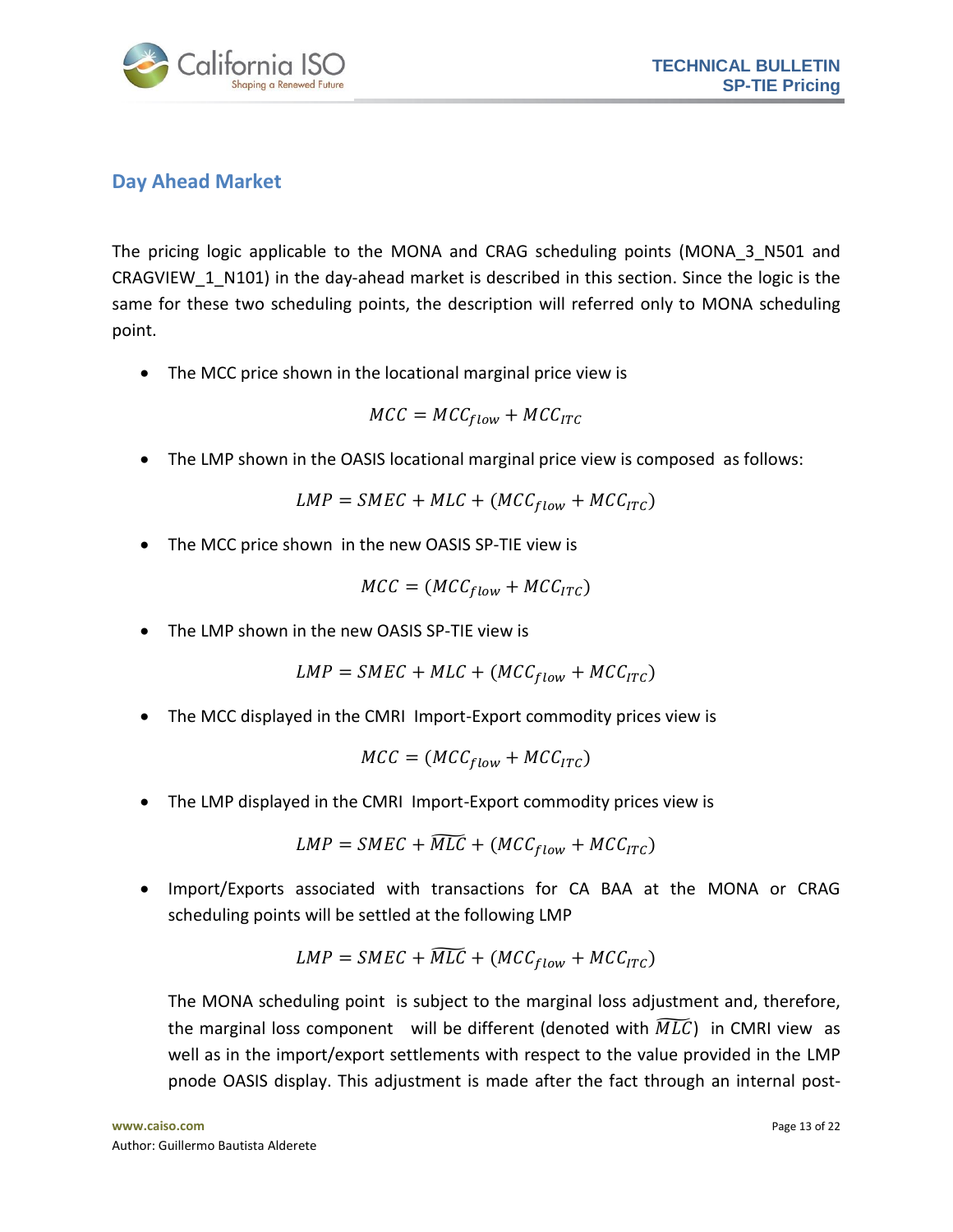

process. <sup>4</sup> The CRAG scheduling point is not subject to this adjustment and its MLC component should remain the same across the various displays.

 Congestion revenue rights from or to the MONA or CRAG scheduling points will be settled at the marginal congestion component calculated only from congestion arising from the CISO,

$$
MCC = (MCC_{flow} + MCC_{ITC})
$$

Below is an illustration to this pricing using the actual day displays for February 13, 2015 for Mona scheduling point. The shadow price for MALIN500 ISL and IPPUTAH ITC as posted on OASIS are

## **Intertie Constraint Shadow Prices**

| $\overline{\phantom{a}}$ $\overline{\phantom{a}}$ $\overline{\phantom{a}}$ $\overline{\phantom{a}}$ $\overline{\phantom{a}}$ $\overline{\phantom{a}}$ $\overline{\phantom{a}}$ $\overline{\phantom{a}}$ |                        |                               |                                     |                          |                  |      |                                                        |             |
|---------------------------------------------------------------------------------------------------------------------------------------------------------------------------------------------------------|------------------------|-------------------------------|-------------------------------------|--------------------------|------------------|------|--------------------------------------------------------|-------------|
| <b>Market</b>                                                                                                                                                                                           | Opr Date $\frac{1}{2}$ | <b>Opr</b><br><b>Interval</b> | <b>Transmission</b><br>Interface ID | Direction $\overline{s}$ | <b>HE16 HE17</b> | HE18 | <b>HE19</b>                                            | <b>HE20</b> |
| <b>DAM</b>                                                                                                                                                                                              | 02/13/2015             |                               | <b>IIPPUTAH ITC</b>                 | <b>Import</b>            |                  |      | $-0.90817$ $-4.74470$ $-4.88310$ $-9.98156$ $-3.77192$ |             |
| <b>DAM</b>                                                                                                                                                                                              | 02/13/2015             |                               | MALIN500                            | Import                   |                  |      | -5.10697 -9.35138 -2.31692 -13.66913 -9.73157          |             |
|                                                                                                                                                                                                         |                        |                               |                                     |                          |                  |      |                                                        |             |

Report Generated: 02/26/2015 16:26:43

The LMP as displayed in the old locational marginal price view in OASIS is

| <b>Locational Marginal Prices (LMP)</b><br>x |            |                    |                                                          |             |             |                                                    |             |             |  |  |  |
|----------------------------------------------|------------|--------------------|----------------------------------------------------------|-------------|-------------|----------------------------------------------------|-------------|-------------|--|--|--|
| <b>Market</b>                                | Opr Date   | Node               | <b>LMP Type</b>                                          | <b>HE16</b> | <b>HE17</b> | <b>HE18</b>                                        | <b>HE19</b> | <b>HE20</b> |  |  |  |
| <b>DAM</b>                                   | 02/13/2015 | <b>MONA 3 N501</b> | <b>LMP</b>                                               |             |             | 28.00000 30.00000 35.31000 38.50000 36.60000       |             |             |  |  |  |
| <b>DAM</b>                                   | 02/13/2015 | <b>MONA 3 N501</b> | Congestion -5.01374 -6.96523 -7.29901 -11.93039 -4.53972 |             |             |                                                    |             |             |  |  |  |
| <b>DAM</b>                                   | 02/13/2015 | <b>MONA 3 N501</b> | Energy                                                   |             |             | 35.03899 39.10423 45.09367 53.58664 43.57098       |             |             |  |  |  |
| <b>DAM</b>                                   | 02/13/2015 | <b>MONA 3 N501</b> | Loss                                                     |             |             | $-2.02525 - 2.13900 - 2.48466 - 3.15625 - 2.43126$ |             |             |  |  |  |
|                                              |            |                    |                                                          |             |             |                                                    |             |             |  |  |  |

Report Generated: 02/26/2015 17:11:28

#### The new SP-TIE view on OASIS shows

 $\overline{a}$ 

<sup>&</sup>lt;sup>4</sup> The marginal loss components calculated for locations within the CAISO Balancing Authority Area shall not reflect the cost of Transmission Losses on Subject Facilities. Because of this requirement, the CAISO calculates the LMPs for such transactions by zeroing out the resistive component for power flows on the Subject Facilities. This provision does not preclude the CAISO from applying the MCLs attributed to such power flows on the CAISO Controlled Grid that is within the CAISO BAA. Therefore, the Marginal Cost of Losses of the LMP for transactions using the Subject Facilities is based on the same "border location" approach. In summary, the CAISO calculates an LMP that includes a MCL based on the assumption that the power is physically injected at the ISO border with the neighboring BAA who is owed the losses. This is accomplished by calculating an LMP that is derived by replacing the MLC component of the original LMP, with a MLC component from the LMP at the injection location on the border of the CAISO BAA. More details are provided in the technical bulletin for loss adjustments available at http://www.caiso.com/Documents/TechnicalBulletin-

**www.caiso.com** Page 14 of 22 Losses\_TransmissionLossesMarginalCostImplementation\_FacilitiesOutsideISOBalancingAuthorityArea.pdf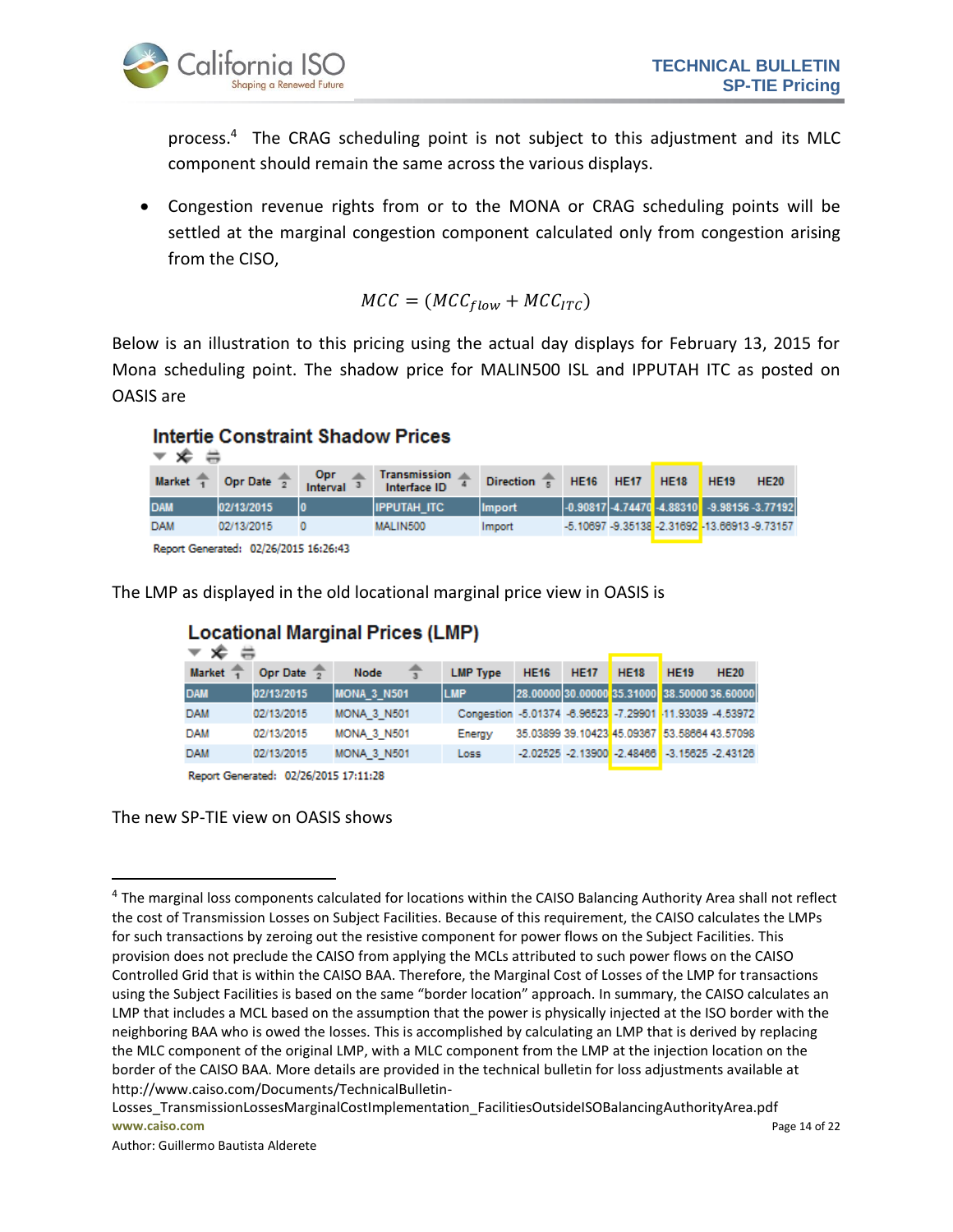

#### Scheduling Point/Tie Combination Locational Marginal Prices (LMP)

| $\overline{\phantom{a}}$ $\overline{\phantom{a}}$ $\overline{\phantom{a}}$ $\overline{\phantom{a}}$ |            |                     |             |                                                          |             |             |             |                                              |             |
|-----------------------------------------------------------------------------------------------------|------------|---------------------|-------------|----------------------------------------------------------|-------------|-------------|-------------|----------------------------------------------|-------------|
| Market <sup>*</sup>                                                                                 | Opr Date 7 | <b>Node</b>         | <b>Tie</b>  | <b>LMP</b><br><b>Type</b>                                | <b>HE16</b> | <b>HE17</b> | <b>HE18</b> | <b>HE19</b>                                  | <b>HE20</b> |
| <b>MAC</b>                                                                                          | 02/13/2015 | <b>IMONA 3 N501</b> | <b>MDWP</b> | LMP                                                      |             |             |             | 28.00000 30.00000 35.31000 38.50000 36.60000 |             |
| DAM                                                                                                 | 02/13/2015 | <b>MONA 3 N501</b>  | <b>MDWP</b> | Congestion -5.01374 -6.96523 -7.29901 -11.93039 -4.53972 |             |             |             |                                              |             |
|                                                                                                     |            |                     |             |                                                          |             |             |             |                                              |             |

Report Generated: 02/26/2015 17:00:35

CMRI view for resources using the MALIN scheduling point show the following prices:

## Day-Ahead Import-Export Commodity Prices

| ۰Ê<br>▼                        | ⊡     |                 |                          |                  |                             |                    |                    |                    |                    |                    |
|--------------------------------|-------|-----------------|--------------------------|------------------|-----------------------------|--------------------|--------------------|--------------------|--------------------|--------------------|
| Trade<br><b>Date</b>           | SC ID | <b>Resource</b> | <b>Schedule</b><br>Point | <b>Direction</b> | <b>Price</b><br><b>Type</b> | <b>HE16</b><br>[5] | <b>HE17</b><br>[5] | <b>HE18</b><br>[5] | <b>HE19</b><br>[5] | <b>HE20</b><br>[5] |
| 02/13/2015                     |       |                 | <b>MDWP</b>              | <b>Import</b>    | <b>LMP</b>                  | 29.49              | 31.63              | 37.30              | 40.86              | 38.46              |
| 02/13/2015                     |       |                 | MDWP                     | Import           | Congestion                  | $-5.01$            | $-6.97$            | $-7.30$            | $-11.93$           | $-4.54$            |
| 02/13/2015                     |       |                 | <b>MDWP</b>              | Import           | Energy                      | 35.04              | 39.10              | 45.09              | 53.59              | 43.57              |
| 02/13/2015                     |       |                 | <b>MDWP</b>              | Import           | Loss                        | $-0.54$            | $-0.51$            | $-0.50$            | $-0.80$            | $-0.57$            |
| a ca climate de característica |       |                 |                          |                  |                             |                    |                    |                    |                    |                    |

Report Generated: 02/26/2015 17:15:58

There are a few points to consider when cross checking these displays:

- 1. The prices shown in CMRI match the prices available in the new SP-TIE OASIS display; these displays reflect the prices intended to use for settlements of resources scheduled at the MALIN scheduling point.
- 2. The marginal congestion component of -\$7.299 displayed in all the views is the same and accounts for the shadow price of IPPUTAH ITC and any congestion arising from internal constraints. It does not include the shadow price from MALIN500 ISL.
- 3. By comparing the displays from OASIS and CMRI, one can verify that the marginal loss component has been adjusted and, thus, is different.
- 4. Effectively, only the data in the new SP-TIE view is necessary to see what prices are used for settlements of resources scheduled at the MALIN scheduling point. With the introduction of the new SP-TIE OASIS display, there is no need to compare or calculate congestion between the LMP and SP-TIE views of OASIS to derive the financially binding prices.
- 5. For congestion revenue rights, the expectation is that CRRs defined at the MONA scheduling point will be settled at the same congestion prices used to settle CISO tie resources. For the illustration described above, any CRR defined with source or sink at the MONA scheduling point should be settled at a marginal congestion component of - \$7.299, which accounts for both internal CISO congestion of -\$2.419 and congestion from the IPPUTAH ITC of -\$4.88.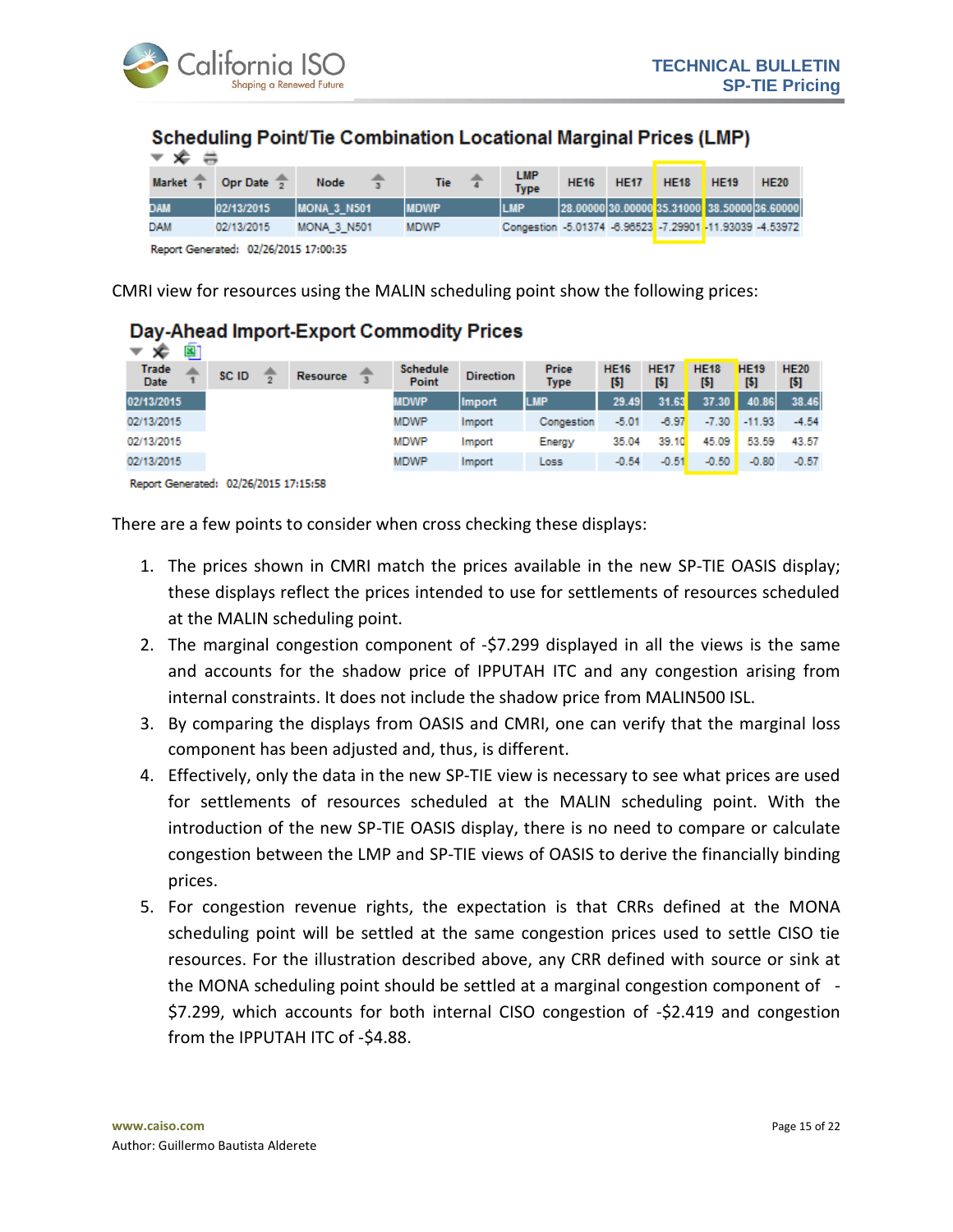

## <span id="page-15-0"></span>**Real-Time Market**

Since the Energy Imbalance Market is a real-time market, the pricing logic applicable to both MONA and CRAG locations is slightly different than the logic described for the day-ahead market. Consider the same nomenclature used in the previous subsection to describe the realtime logic.

The MCC shown in the OASIS locational marginal price view is

$$
MCC = MCC_{flow} + MCC_{ITC} + \frac{\mu + \varphi}{LPF}
$$

The LMP shown in the OASIS locational marginal price view is

$$
LMP = SMEC + MLC + MCC_{flow} + MCC_{ITC} + \frac{\mu + \varphi}{LPF} + GHG
$$

The term LPF stands for loss penalty factor and is locational. This is an adjustment for marginal loss at the respective location for injection contributions to the EIM Transfer, which is subject to the EIM Transfer Limit and the MALIN500 ISL. The logic for this adjustment is derived in Appendix A.

• The MCC price shown in the new OASIS SP-TIE view for CA import/export resources is:<sup>5</sup>

$$
MCC = MCC_{flow} + MCC_{ITC}
$$

The LMP shown in the OASIS SP-TIE view is for CAISO import/export resources is

$$
LMP = SMEC + MLC + (MCC_{flow} + MCC_{ITC})
$$

The MCC displayed in the CMRI Import-Export commodity prices view is:

$$
MCC = MCC_{flow} + MCC_{ITC}
$$

 The LMP displayed in the CMRI Import-Export commodity prices view for CA import/export resources is:

$$
LMP = SMEC + \widetilde{MLC} + MCC_{flow} + MCC_{ITC}
$$

```
Author: Guillermo Bautista Alderete
```
 $\overline{a}$ 

**www.caiso.com** Page 16 of 22  $<sup>5</sup>$  Records in this SP\_TIE display for prices applicable to CISO or PAC resources can be differentiated by the intertie.</sup> For CISO resources at Mona location the intertie is MDWP, whereas the MPAC intertie is used for PAC resources.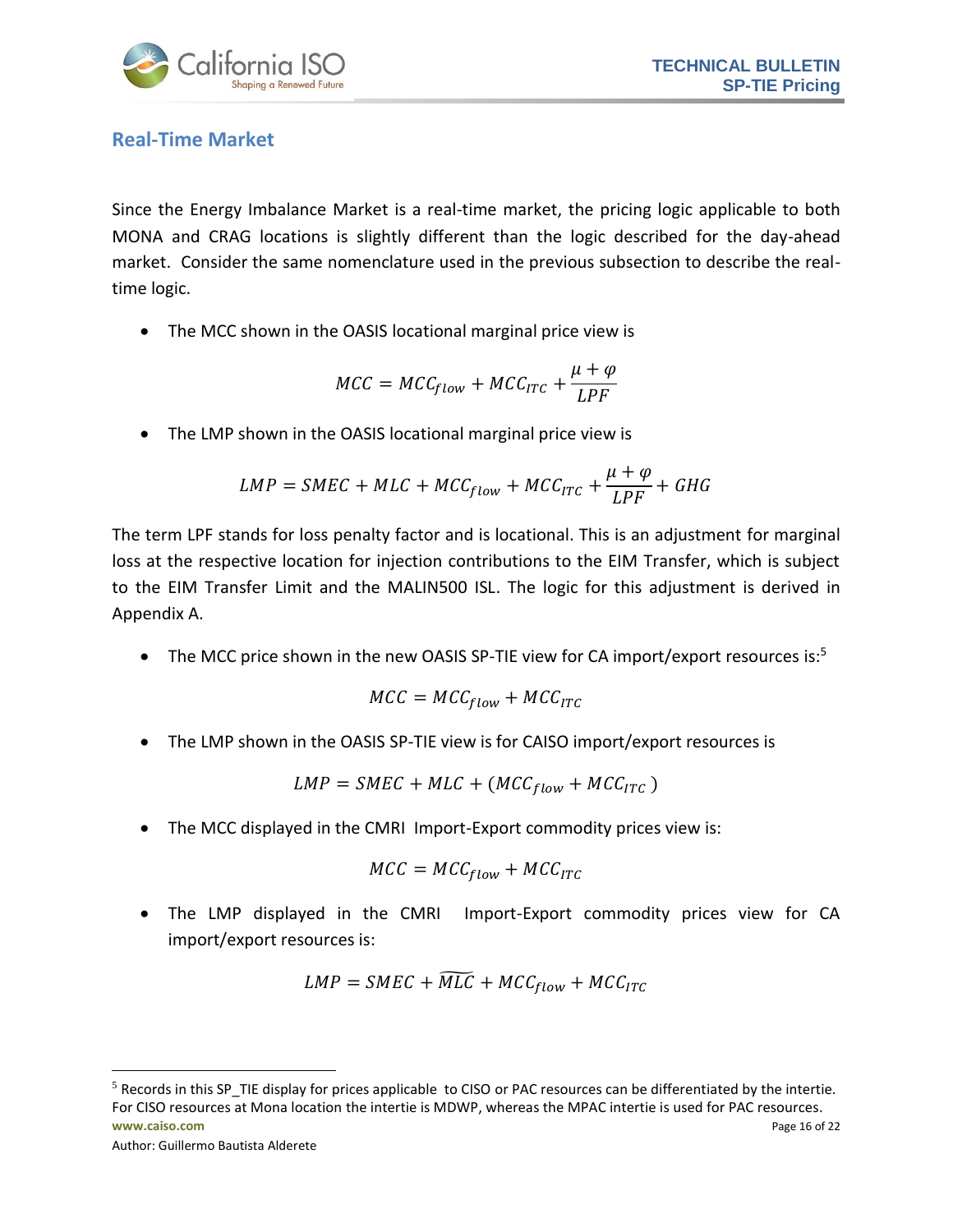

 Import/Exports resources for transactions for CA BAA and using MONA/CRAG SP will be settled at the following LMP

 $LMP = SMEC + \widetilde{MLC} + MCC_{flow} + MCC_{ITC}$ 

Similar to the day-ahead market, the MONA scheduling point is subject to the marginal losses adjustment and, therefore, the marginal loss component will be different (denoted with  $\overline{MLC}$ ) in CMRI and in the import/export settlements. The CRAG scheduling point is not subject to this adjustment and therefore the MLC should remain the same.

As can be derived from the previous descriptions, the settlement of resources and CRRs at the MALIN, CRAG and MONA scheduling points uses the same logic used prior to the implementation of the FMM and the EIM. The difference afterwards is the data structure change and the additional elements included for consideration of EIM. Still, for CISO resources using these scheduling points, the congestion (and consequently the LMP) to settle on should be based only on congestion related to CISO constraints.

The prices at these scheduling points in the day-ahead market should reflect only the congestion associated with the scheduling point from either internal congestion or any associated intertie that has these scheduling points in their definition. The expectation is that both the CRAG and MONA scheduling points do not have any consideration of the MALIN500 congestion and that accordingly the locational marginal price and SP-TIE views on OASIS do not include MALIN500 congestion. For the settlement of CAISO imports and exports and CRRs, the actual price only accounts for the congestion arising from CAISO balancing authority area.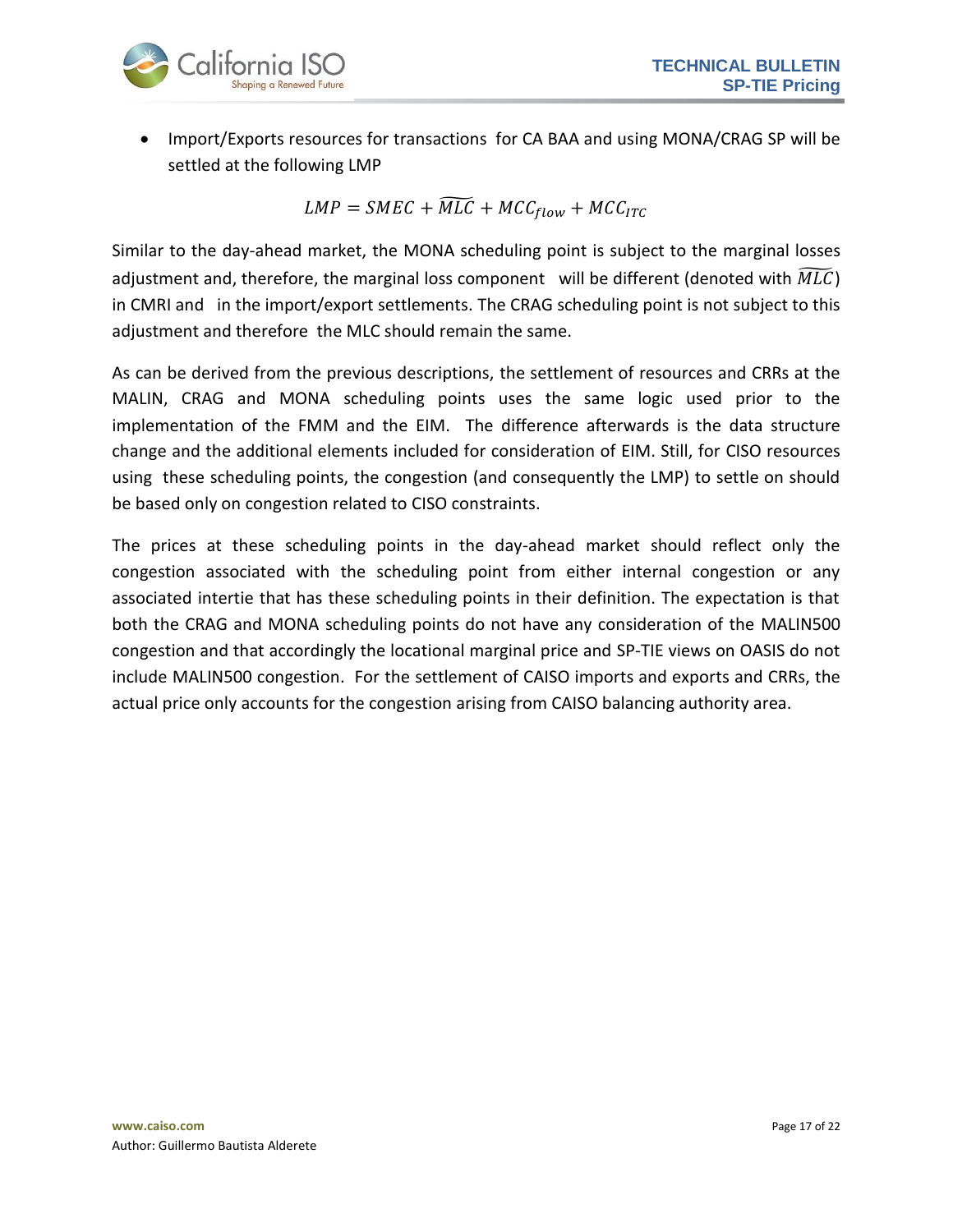

## <span id="page-17-0"></span>**Treatment and Pricing of Other Scheduling Points**

As indicated in previous sections, the changes implemented with the FNM and the EIM required a specific treatment and pricing logic for the MALIN, MONA and CRAG scheduling points. The rest of scheduling points for CISO remained unchanged. These other scheduling points are also displayed in the new OASIS view of SP-TIE combination, but the prices available in that display should match the prices available in the old LMP OASIS display. For illustration purposes, consider the case of SYLMARDC (NOB) scheduling point. The following snapshots show that the prices among displays are consistent and with no changes with respect to the pricing logic prior to the implementation of the expanded full net work model.

The only, but explainable and expected, mismatch is the MLC in CMRI that accounts for the adjustment described previously.

#### **Intertie Constraint Shadow Prices**

| ▼ <i>v</i> ⇒                                |                                       |                                                |               |  |  |  |  |                                      |  |  |
|---------------------------------------------|---------------------------------------|------------------------------------------------|---------------|--|--|--|--|--------------------------------------|--|--|
| Market $\frac{1}{1}$ Opr Date $\frac{1}{2}$ | $Opr \quad \triangle$<br>Interval $3$ | Transmission 2 Direction 5 HE16 HE17 HE18 HE19 |               |  |  |  |  | <b>HE20</b>                          |  |  |
| <b>DAM</b><br>02/08/2015                    |                                       | INOB ITC                                       | <b>Import</b> |  |  |  |  | 2.34013 -8.89768 -18.59986 -10.08555 |  |  |

Report Generated: 02/27/2015 05:22:15

#### **Locational Marginal Prices (LMP)**

| <del>⊽ x</del>                        |            |                     |                                                         |             |             |             |             |                                                |
|---------------------------------------|------------|---------------------|---------------------------------------------------------|-------------|-------------|-------------|-------------|------------------------------------------------|
| <b>Market</b>                         | Opr Date   | Node                | <b>LMP Type</b>                                         | <b>HE16</b> | <b>HE17</b> | <b>HE18</b> | <b>HE19</b> | <b>HE20</b>                                    |
| <b>DAM</b>                            | 02/08/2015 | SYLMARDC 2 N501 LMP |                                                         |             |             |             |             | 22.01394 25.18000 27.63000 27.63000 27.63000   |
| <b>DAM</b>                            | 02/08/2015 | SYLMARDC 2 N501     | Congestion 0.00000 -2.34013 -8.89768 18.59986 -10.08555 |             |             |             |             |                                                |
| <b>DAM</b>                            | 02/08/2015 | SYLMARDC 2 N501     | Energy                                                  |             |             |             |             | 23.23126 29.25184 38.95871 49.45428 40.29009   |
| <b>DAM</b>                            | 02/08/2015 | SYLMARDC 2 N501     | Loss                                                    |             |             |             |             | $-1.21732 -1.73171 -2.43102 -3.22442 -2.57454$ |
| Report Generated: 02/27/2015 05:26:13 |            |                     |                                                         |             |             |             |             |                                                |

## **Scheduling Point/Tie Combination Locational Marginal Prices (LMP)**

| $\mathbf{v}$ $\mathbf{x}$ $\mathbf{v}$ |                           |                     |  |  |                |  |                                                          |             |             |             |             |                                              |
|----------------------------------------|---------------------------|---------------------|--|--|----------------|--|----------------------------------------------------------|-------------|-------------|-------------|-------------|----------------------------------------------|
| Market $\overline{1}$                  | Opr Date $\frac{1}{2}$    | <b>Node</b>         |  |  | Tie $\sqrt{x}$ |  | <b>LMP</b><br><b>Type</b>                                | <b>HE16</b> | <b>HE17</b> | <b>HE18</b> | <b>HE19</b> | <b>HE20</b>                                  |
| <b>DAM</b>                             | 02/08/2015                | SYLMARDC 2 N501 NOB |  |  |                |  | <b>LMP</b>                                               |             |             |             |             | 22.01394 25.18000 27.63000 27.63000 27.63000 |
| DAM                                    | 02/08/2015                | SYLMARDC 2 N501 NOB |  |  |                |  | Congestion 0.00000 -2.34013 -8.89768 -18.59986 -10.08555 |             |             |             |             |                                              |
|                                        | _________________________ |                     |  |  |                |  |                                                          |             |             |             |             |                                              |

Report Generated: 02/27/2015 05:29:31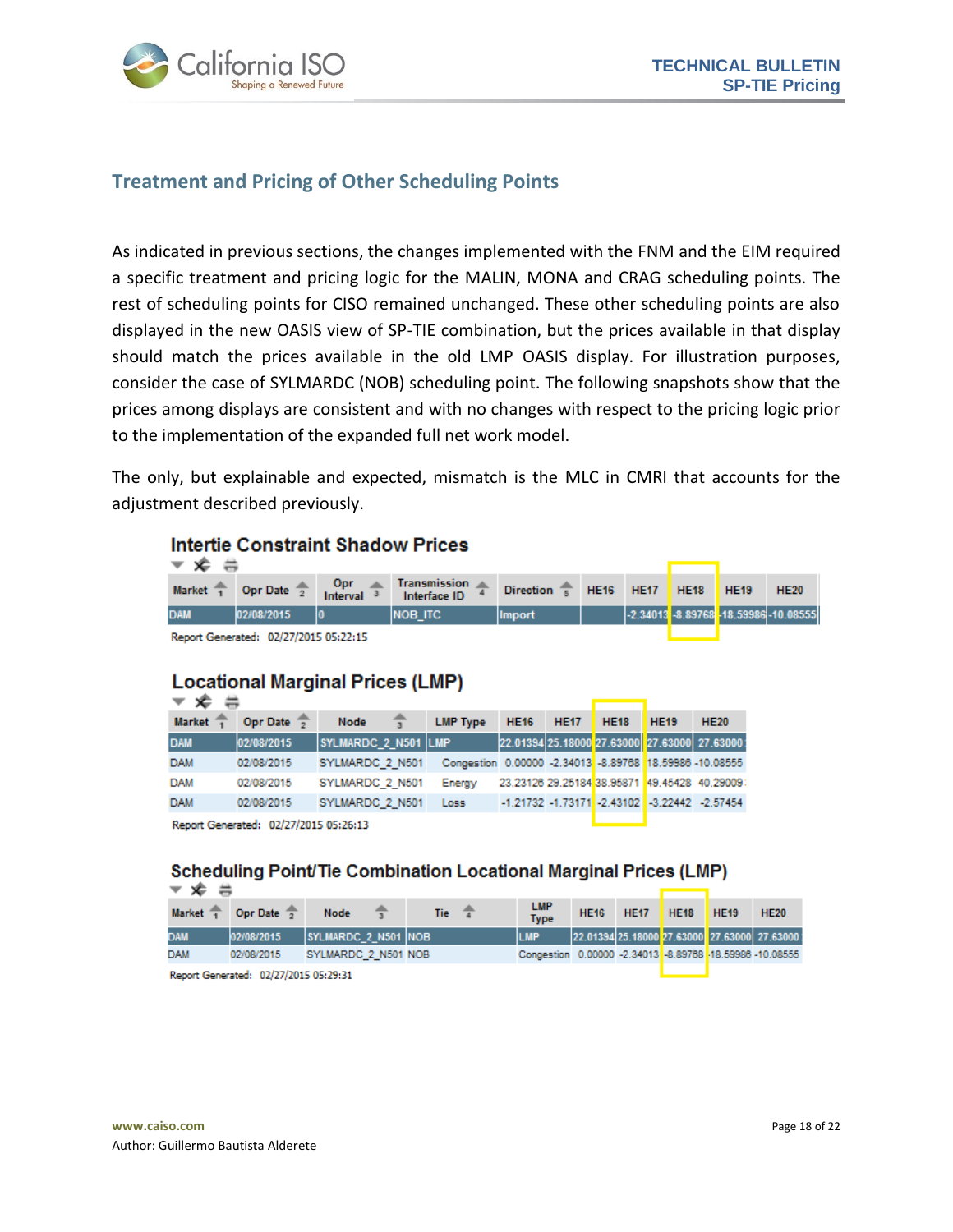

| хF<br>▼                     |       |                 |                          |                  |                             |                     |                    |                     |                    |                    |
|-----------------------------|-------|-----------------|--------------------------|------------------|-----------------------------|---------------------|--------------------|---------------------|--------------------|--------------------|
| <b>Trade</b><br><b>Date</b> | SC ID | <b>Resource</b> | <b>Schedule</b><br>Point | <b>Direction</b> | <b>Price</b><br><b>Type</b> | <b>HE16</b><br>[\$] | <b>HE17</b><br>[5] | <b>HE18</b><br>[\$] | <b>HE19</b><br>[5] | <b>HE20</b><br>[5] |
| 02/08/2015                  |       |                 | <b>NOB</b>               | <b>Import</b>    | <b>ILMP</b>                 | 22.55               | 26.09              | 28.96               | 29.44              | 29.12              |
| 02/08/2015                  |       |                 | <b>NOB</b>               | Import           | Congestion                  | 0.00                | $-2.34$            | $-8.90$             | $-18.60$           | $-10.09$           |
| 02/08/2015                  |       |                 | <b>NOB</b>               | Import           | Energy                      | 23.23               | 29.25              | 38.96               | 49.45              | 40.29              |
| 02/08/2015                  |       |                 | <b>NOB</b>               | Import           | Loss                        | $-0.68$             | $-0.82$            | $-1.10$             | $-1.41$            | $-1.08$            |
|                             |       |                 |                          |                  |                             |                     |                    |                     |                    |                    |

#### Day-Ahead Import-Export Commodity Prices

Report Generated: 02/27/2015 05:35:32

#### <span id="page-18-0"></span>**Issues Impacting Prices at MALIN, MONA and CRAG Scheduling Points**

The ISO has been validating the quality and correctness of the data related to the SP-TIE combination. There are in general two sets of issues; the first one is related to production of incorrect data due to software defects, and the second reason is due to faulty post-process updates that modified the original prices. Some of these issues may be visible through the OASIS and CMRI displays and may create inconsistencies between these displays. Some of these issues may also be impacting the settlements of intertie resources and CRRs. The ISO is currently doing an impact assessment of these issues. Depending on the time the OASIS views were checked, participants may observe instances where the SP-TIE display has inconsistencies and does not adhere to the pricing logic just described in the previous sections of this document. The ISO is evaluating the impact and based on that evaluation, will communicate its intended next steps in a subsequent market issues bulletin when the analysis is complete.

To the extent the CAISO has identified incorrect prices or processing and publication issues within the time horizon permitted under Section 35.3 of the CAISO tariff, the ISO has corrected prices and remedied pricing issues within the appropriate time frames and has communicated such changes on the CAISO OASIS website in the section of price corrections.

The actual SP-tie combination prices started to be corrected on January 27, 2015. On February 3<sup>th</sup>, the ISO deployed a software fix for the incorrect calculation of the SP-TIE combination. Another price correction took place for February 4 and 5 where the final LMP did not reflect the proper prices for all scheduling points in the SP-TIE view. The software fix was deployed effectively for trade date February 6, 2015.

As of February 19, 2015 the ISO completed the back filling of the new SP-Tie OASIS display for prices applicable to the period of October 15, 2014 through January 8, 2015 with prices reflecting currently prices used in settlements. However, due to the aforementioned postprocess data issues, the CAISO is now investigating whether the prices posted on OASIS and CMRI were impact by any software defects or flawed procedures.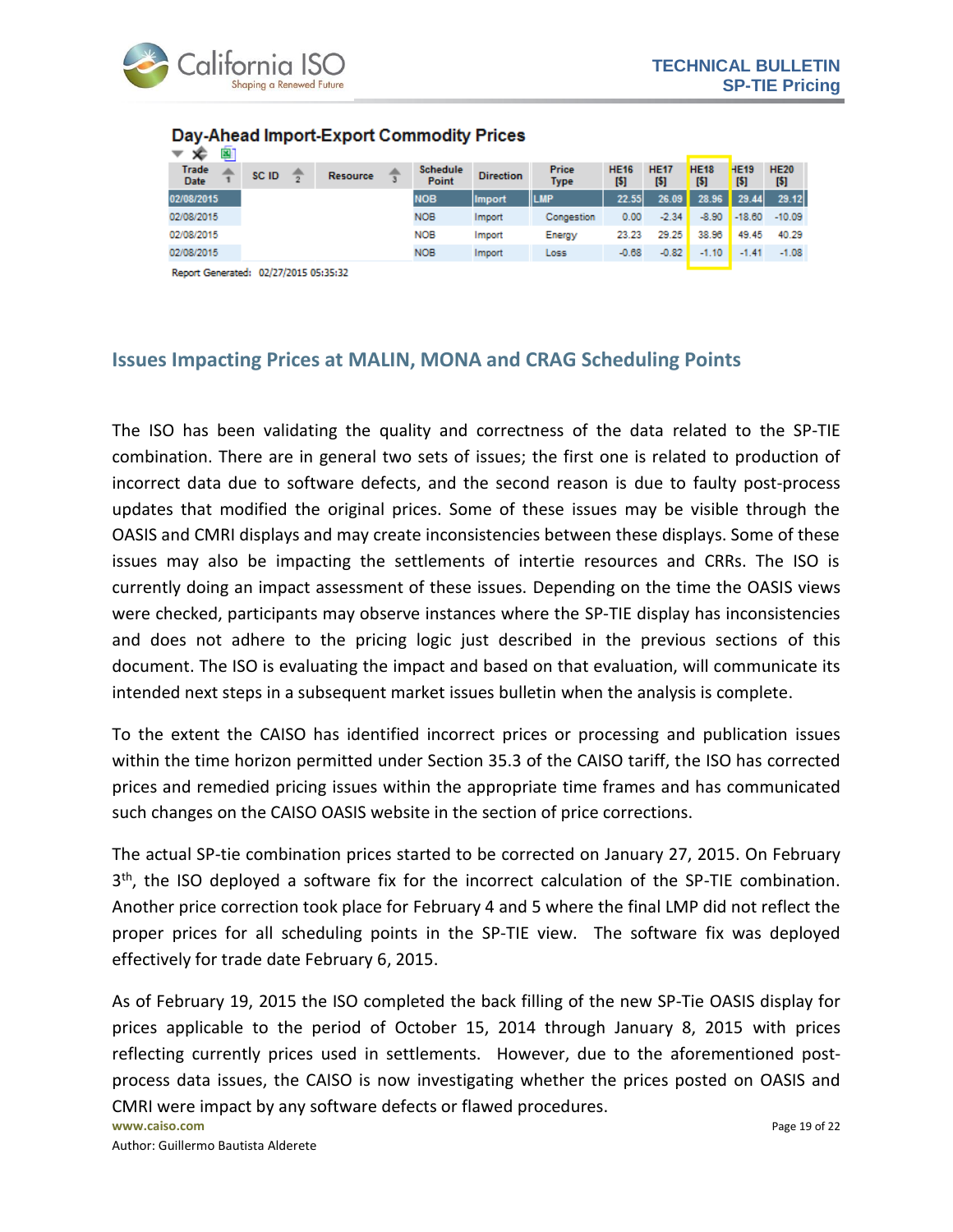

Finally, there are two specific locations (AVLYSLR 7 N005 and SMD1-ASR-APND) in the SP-TIE view on OASIS where there are missing entries; these two locations are special locations because they are not strict scheduling points but they should be associated with specific ITC constraints. Currently, the OASIS SP-TIE view is not populated automatically but rather with a post process. Only entries with non-zero marginal congestion component are being populated. The ISO has an enhancement in queue to populate the entries of these two locations in full during the original posting.

#### <span id="page-19-0"></span>**Next Steps**

The ISO will hold a conference call on Wednesday March 9 to discuss the content of this technical bulletin. Details of the call are provided in the market notice and are also available in the CAISO website calendar.

The ISO is currently identifying and estimating the impact of the various issues that affected the proper publishing and settlements of the MALIN, MONA and CRAG scheduling points since October 15, 2014, as well as other pricing issues. The ISO will publish a revised technical bulletin with the impact assessment and will discuss with market participants the next steps in a subsequent call.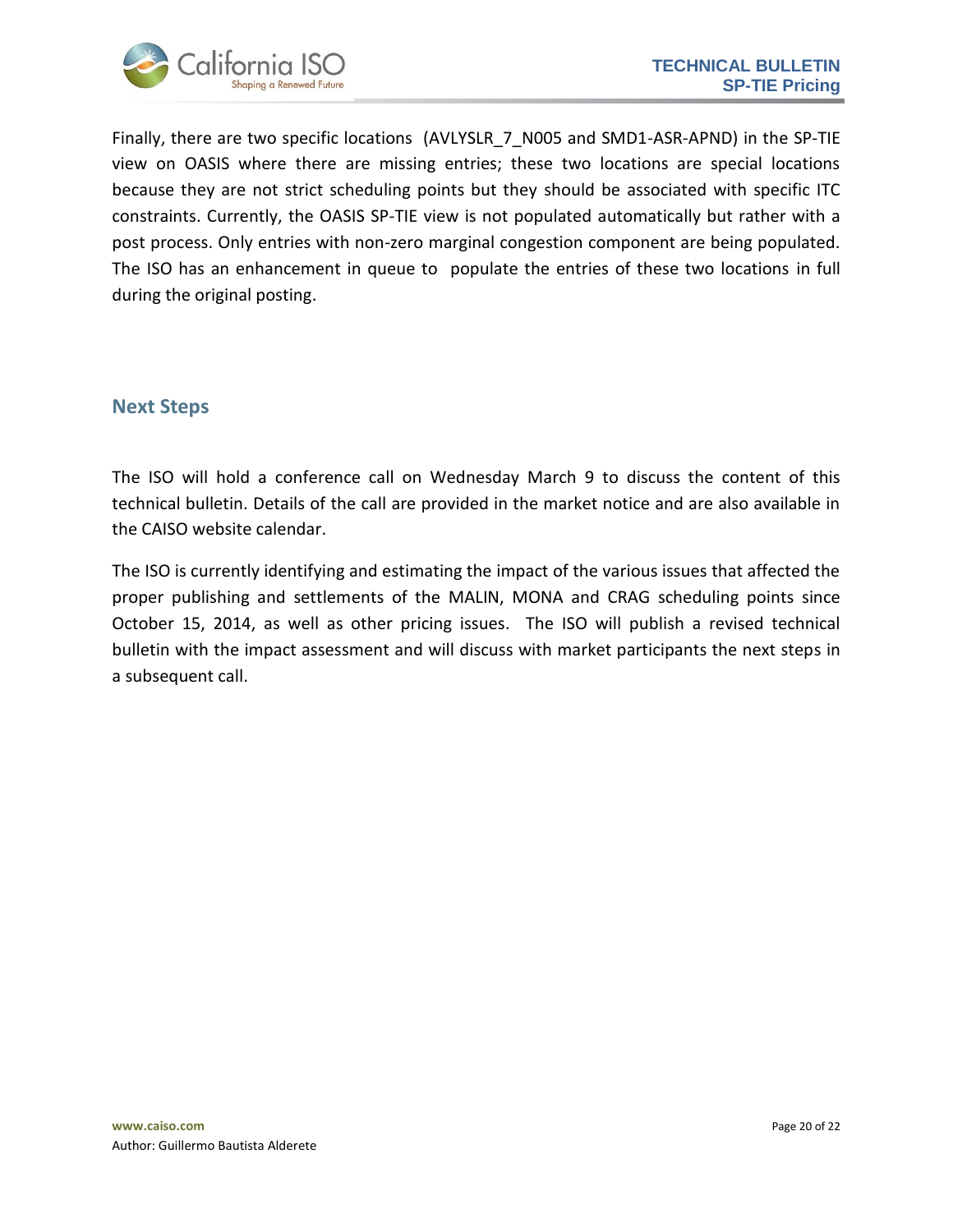

## <span id="page-20-0"></span>**Appendix A**

This appendix provides a derivation of the adjustment done to shadow prices of EIM transfers and MALIN500 ISL constraints for calculation of the marginal congestion component in PAC areas.

The linearization of AC power flows is ubiquitous in the technical literature of power systems. The component of associated with the linearized power balance equation in its simplest form can be represented as

$$
\sum_i \frac{\Delta p_i}{LPF_i}
$$

Where  $\Delta p_i$  is the power injection change at node i, and  $LPF_i$  is the loss penalty factor at location i.

With the introduction of the energy imbalance market, the EIM transfer for a given area can be simply defined as the imbalance of the power balance of such an area limited by the transfer limit; focusing only on the term associated with the power injections, the EIM transfer can be represented as follows:

$$
\sum_i \frac{\Delta p_i}{L P F_i} \leq E I M^{max}
$$

With shadow price associated with the EIM transfer constraint defined with the symbol  $\varphi$ , the term of this constraint defined in Lagrangian function of the primal optimization problem would be as follows

$$
\mathcal{L} = \dots + \varphi \left\{ \sum_{i} \frac{\Delta p_i}{LPF_i} - EIM^{max} \right\} \dots +
$$

The first-order optimality condition with respect to the nodal power injection leads to the following term:

$$
\frac{\partial \mathcal{L}}{\partial \Delta p_i} = \frac{\varphi}{L P F_i}
$$

This expression is no more than a revised version of a standard marginal congestion component constructed from binding transmission constraints, which equates to shift factor times shadow